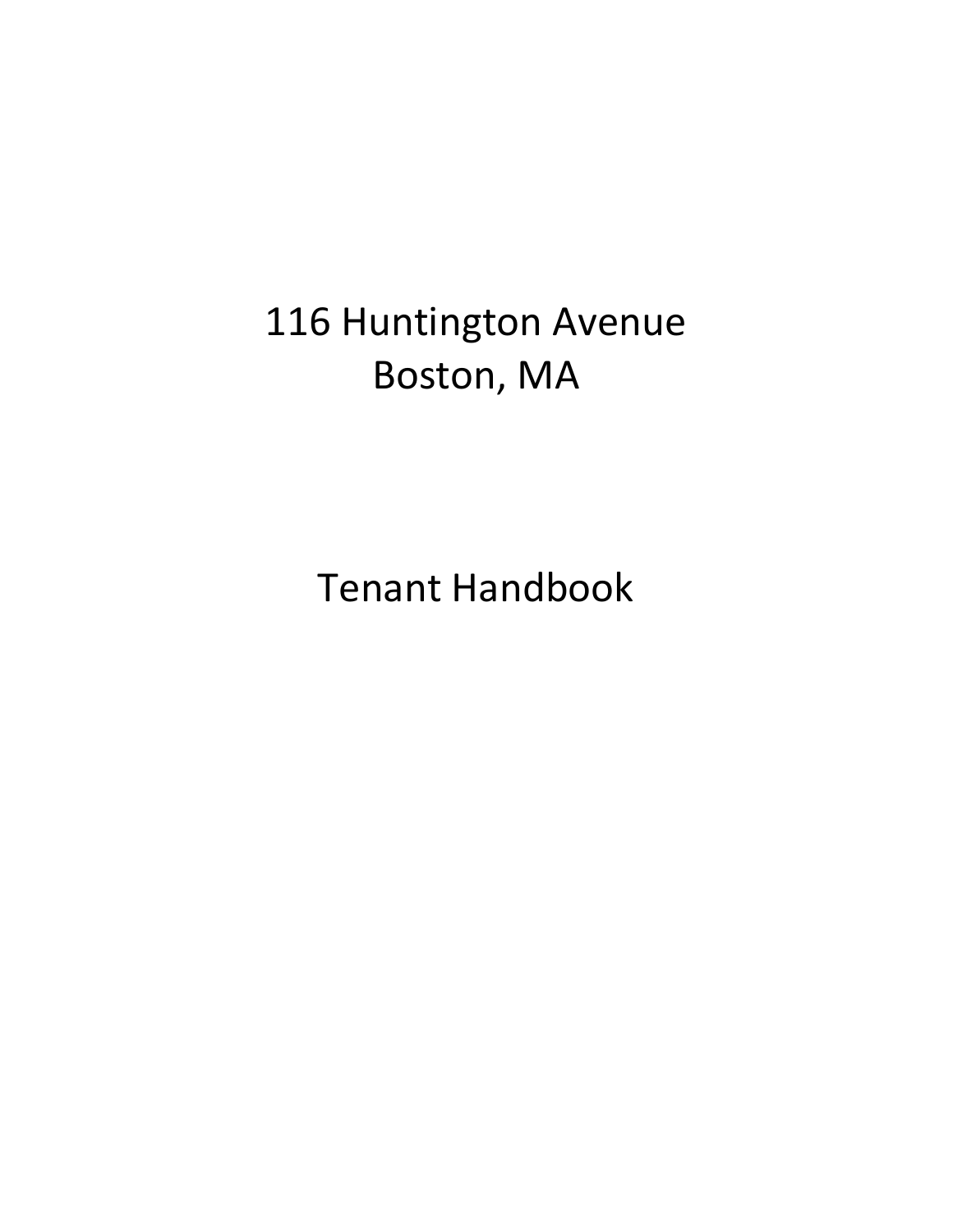Dear Tenant,

Welcome to 116 Huntington Avenue!

We are very excited to welcome you to the building and to Boston's Back Bay neighborhood. 116 Huntington Avenue is owned by Columbia Property Trust, and as the owner's agent, Pimco is responsible for the day-to-day operations of the building.

This tenant handbook has been designed to provide you with all of the information you may need as a tenant in the building. The policies and procedures outlined below have been developed using Columbia Property Trust's experience in building management, and the onsite management and engineering teams are always available to ensure your business needs are met.

Should you have any questions or need additional information, please feel free to contact the Management Office at (781) 487-0224.

Sincerely,

The Columbia Property Trust Team

**Stephanie Scotten**  Senior Property Manager [Stephanie.Scotten@columbia.reit](mailto:Stephanie.Scotten@columbia.reit)

**Claudeline Leger**  Tenant Services Coordinator [Claudeline.Leger@columbia.reit](mailto:Claudeline.Leger@columbia.reit)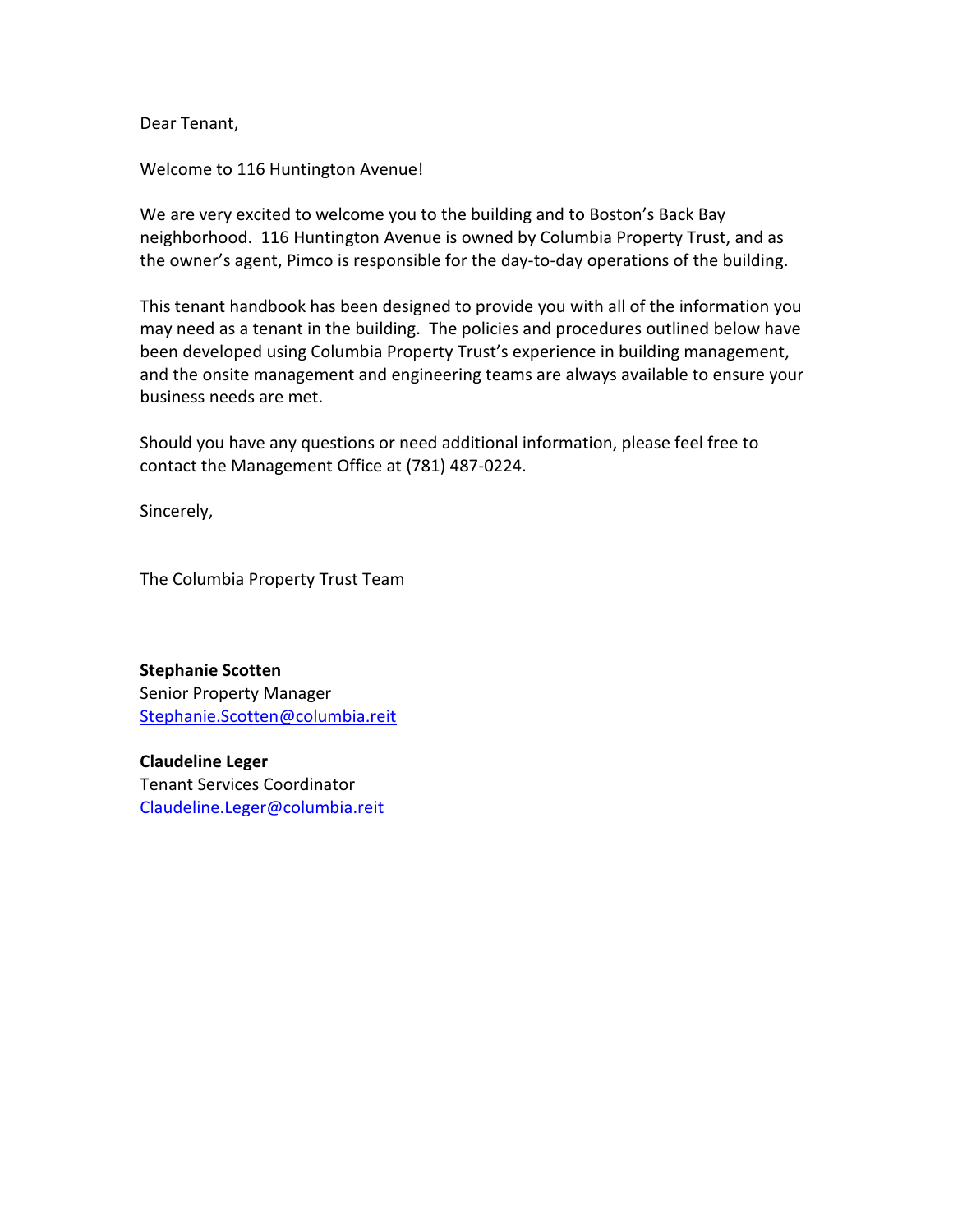# Table of Contents

#### Building Procedures

- Building Access
- Loading Dock and Freight Elevator Use
- Parking
- Security
- Property Passes
- Elevator System
- Emergency Procedures/Life-Safety Systems
- Bicycle Policy
- Smoking Policy
- Insurance Requirements
- Rental Remittance

#### Building Services

- Keys
- Mail Delivery
- Signage
- Maintenance Requests
- Cleaning Services
- Heating, Ventilation and Air Conditioning Services
- Construction Management
- Building Rules and Regulations
- Roof Satellite/Antenna System
- Telecommunications/Fiber Optics
- Recycling
- Cable Television
- Building Amenities
- General Information -Telephone Numbers
- Directions to One Financial Center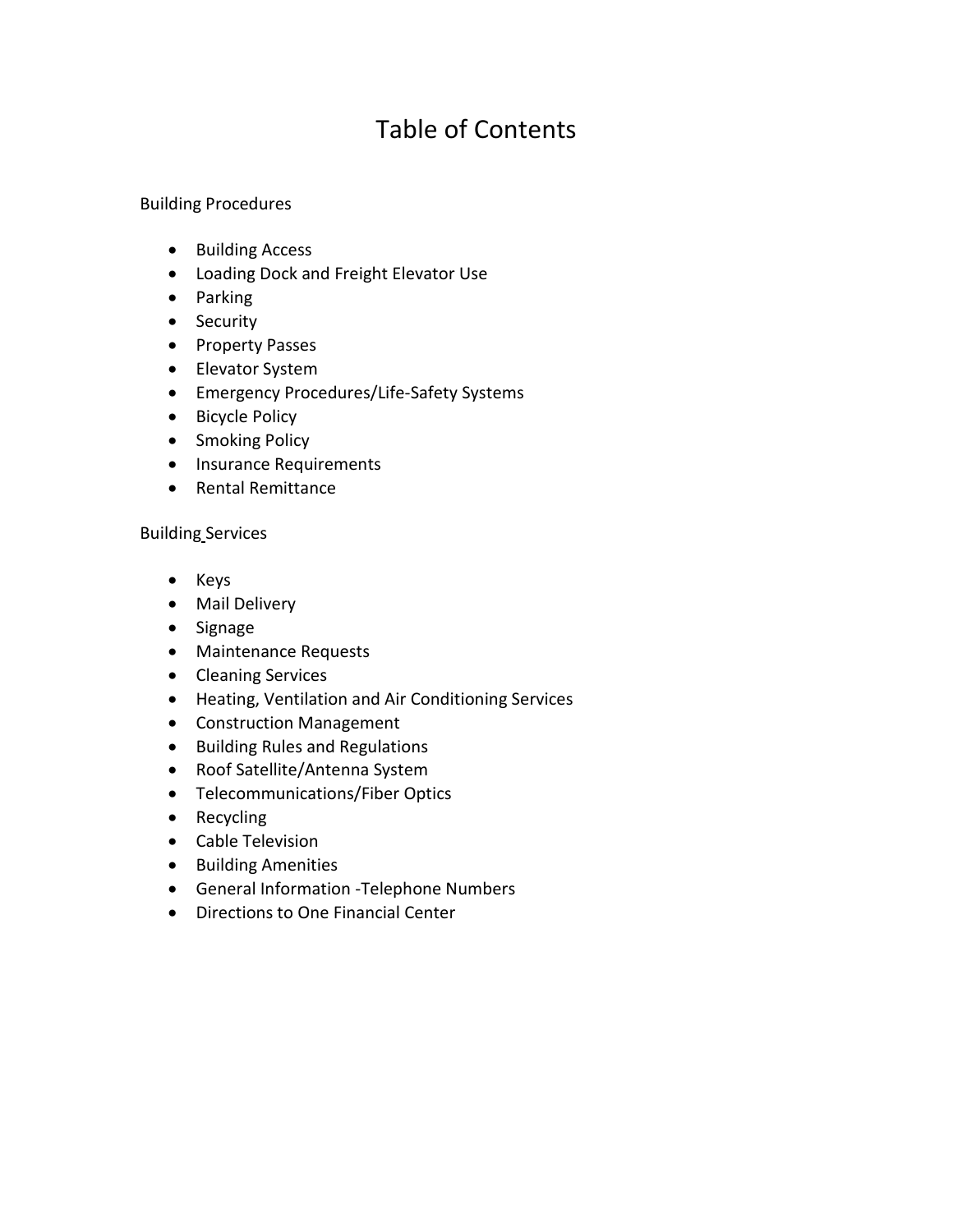Building Procedures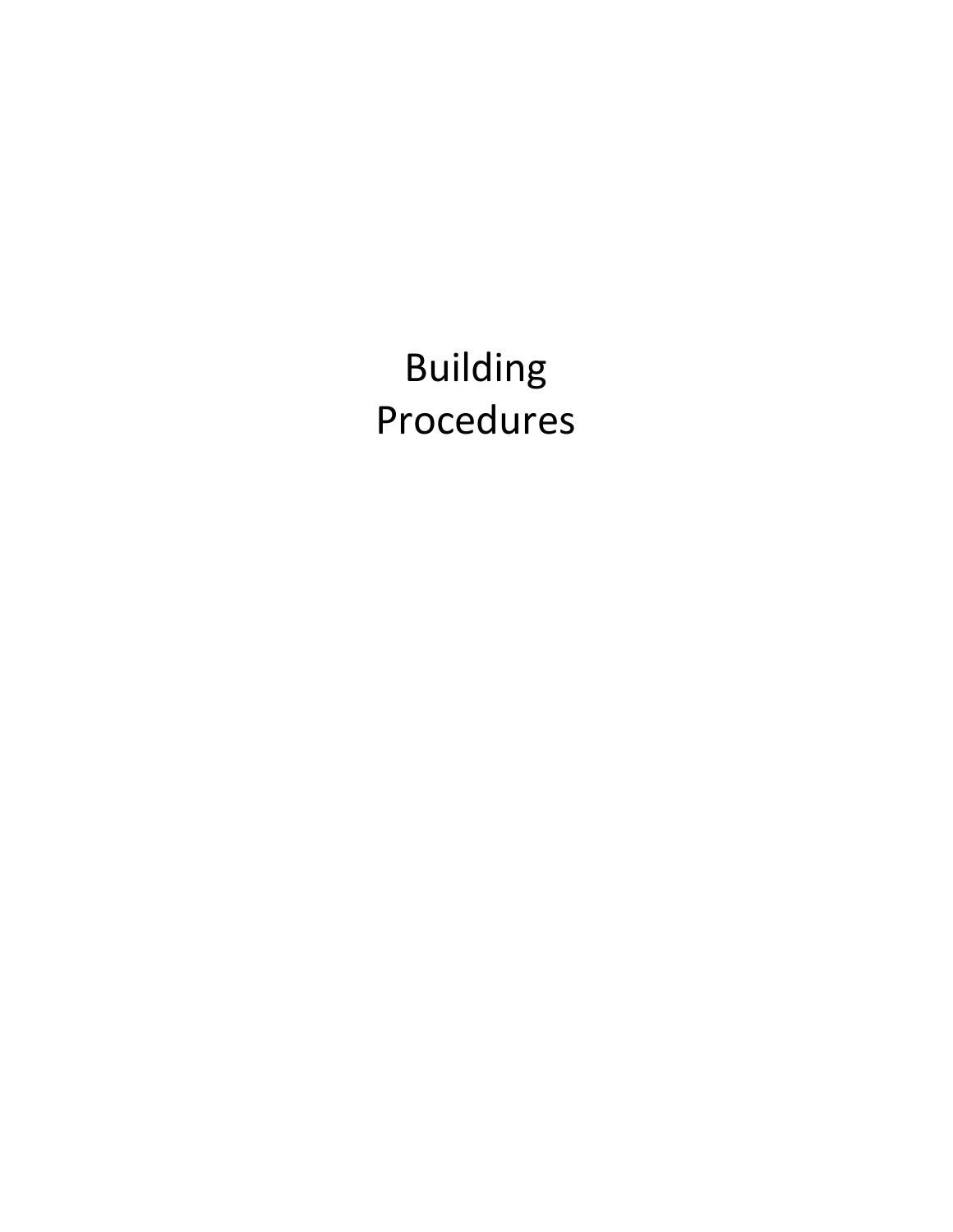#### **BUILDING ACCESS**

Normal building hours are from 8:00 AM – 5:00 PM, Monday through Friday (Saturdays, Sundays and Holidays are excluded). Security is onsite 24 hours a day, 7 days a week.

The building is only accessible with a valid building access card. All tenants must carry their building ID in order to access the elevators during normal building hours. After hours, perimeter doors may also be locked, and your building ID will allow you access through these doors. Under no circumstances will a tenant be allowed access to their space after hours without a valid building identification card or a valid driver's license.

#### **Building Access – Tenants**

At the written request of an authorized tenant representative, building access cards are issued to those employees who require access into the building. The Management Office recommends that each tenant reviews their list of employees with access privileges for accuracy, on an ongoing basis. Tenant representatives must retrieve access cards from holders upon termination or when he/she moves to a location outside of the building and no longer requires access to 116 Huntington. Please notify the Property Management team of all employee terminations and lost cards so that the cards can be de-activated to ensure building security.

All tenants will be required to use their access card to gain access to the property 24 hours a day, 7 days a week.

Please note there will be a \$15.00 charge (per access card) for replacing a lost or misplaced card.

To request or cancel an access card, please enter in a service request through the tenant website or contact the Tenant Services Coordinator, Claudeline Leger, at Claudeline.Leger@columbia.reit. Access cards will be issued within 24-hours of request.

#### **Building Access – Visitors**

116 Huntington Avenue utilizes an online visitor management system to facilitate guest registration. Please have your tenant representative register your guests through the building website. If your tenant representative has not been set up in the visitor system, please contact Claudeline Leger at Claudeline.Leger@columbia.reit.

All information is "real time" which means that you can make entries (24 hours a day, 7 days a week). Upon arrival, all guests will need to check in with security in the main lobby and present a valid photo ID. Building policy also requires that if a guest has not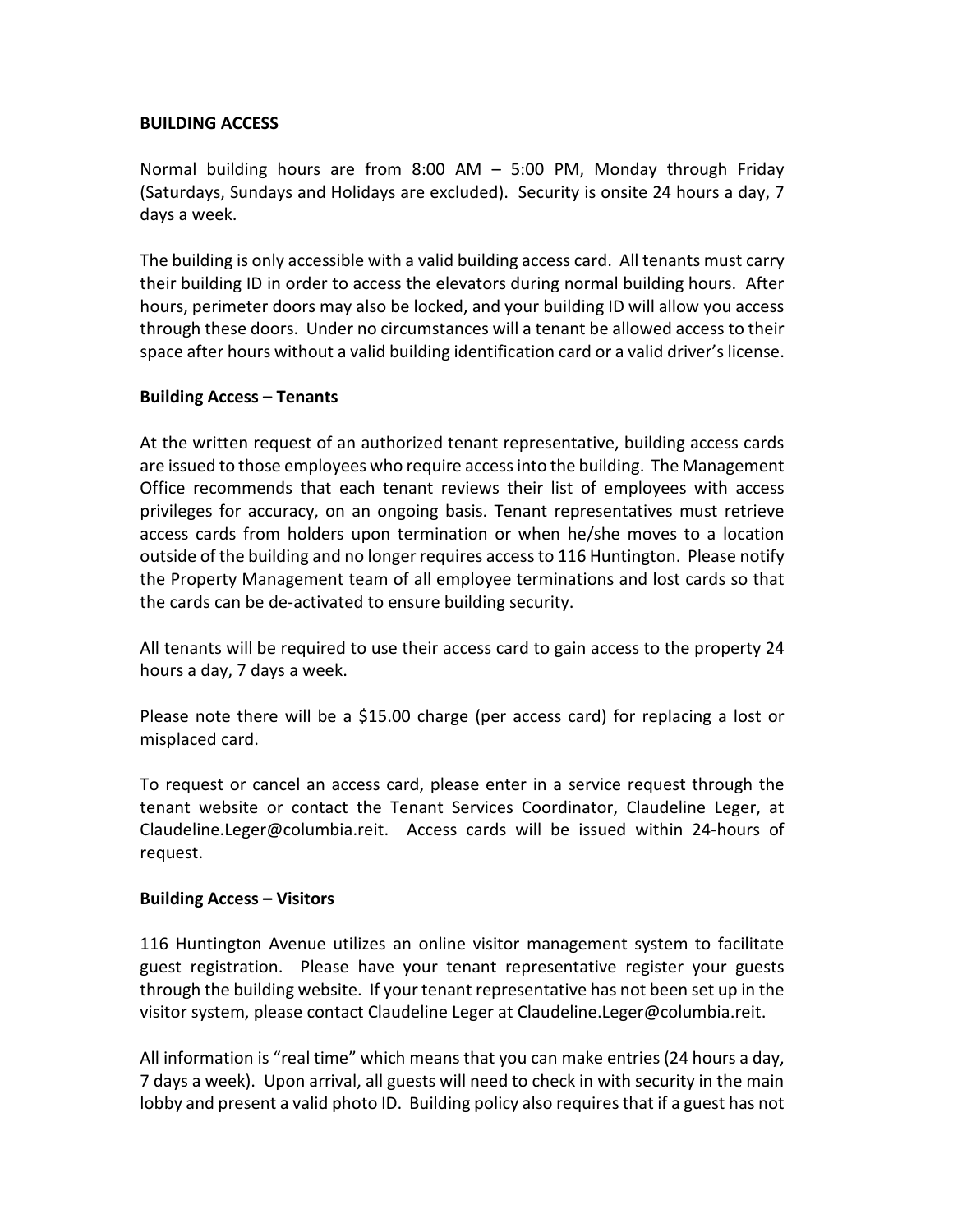been properly precleared in the security system, then they must be announced by security via a phone call to the tenant's representative.

For large groups, please send a list of visitors to building management with at least 24 hours' notice so that guest badges can be preprinted and ready for the group's arrival.

# **LOADING DOCK AND FREIGHT ELEVATOR USE**

#### **Drivers / Couriers**

The loading dock entrance is located on Harcourt Street. All deliveries including UPS, FedEx, food delivery vendors and bicycle couriers MUST enter and exit through the loading dock. If any vendor enters the building using the main lobby entrance, they will be redirected to the loading dock entrance.

Large deliveries such as boxes or any delivery that requires the use of a hand truck, delivery cart or pallet jack MUST utilize the freight elevator at all times.

Tenants must contact the Management Office to gain access to and reserve time on the freight elevator on a first come, first served basis. A certificate of insurance will be required of all vendor deliveries in the building. Please refer to Exhibit B for Columbia Property Trust's insurance requirements.

# **NO VENDOR OR MOVING COMPANY WILL BE ALLOWED ACCESS TO THE BUILDING WITHOUT PRIOR APPROVAL FROM BUILDING MANAGEMENT.**

#### **PARKING**

116 Huntington's parking garage entrance is located on Garrison Street. The garage is managed by LAZ Parking and is open to tenants and visitors 24/7 on a first come, first served basis. Parking passes are available for purchase on an hourly, daily or monthly basis. To apply for a monthly parking pass, please contact the building management office. All monthly pass holders' parking fees are due to LAZ Parking by the  $1<sup>st</sup>$  of the month.

Please note that parking rates are subject to change at any time, and monthly parking passed are not guaranteed unless otherwise stated in your lease.

#### **SECURITY**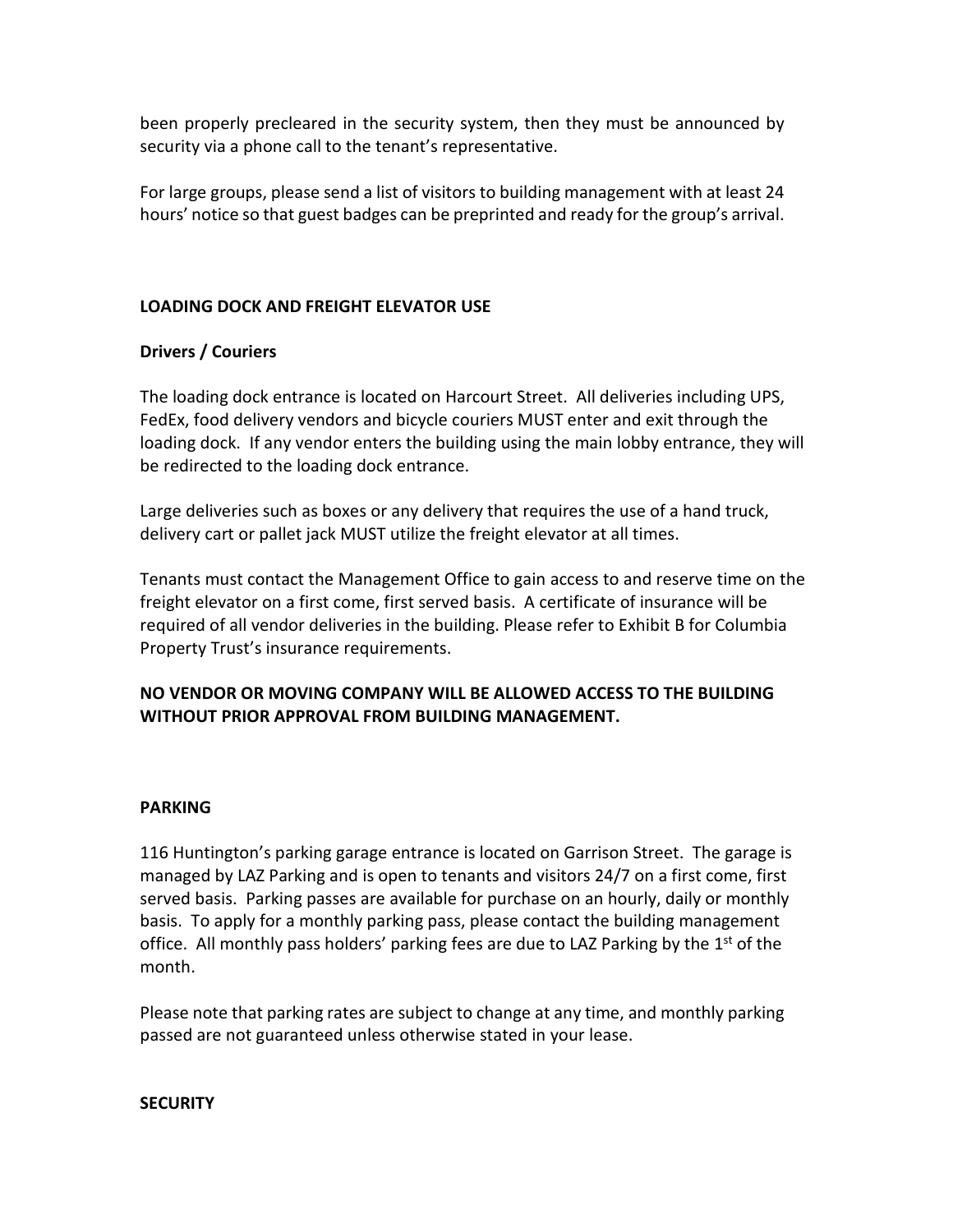Lobby security can be reached at 401-612-6832.

Allied Universal, Inc. has been retained to provide 24/7 security services at 116 Huntington. The building has also installed cameras at various entrances and exits as well as card access points requiring tenants to present their building ID before entering.

The fire command room is also equipped with a fire alarm panel that monitors all smoke detectors and sprinklers throughout the building as well as an annunciator panel that enables building personnel to communicate with individuals in all of the building's elevators. The panel indicates the location of each elevator at any given moment.

Building security personnel maintain 24- hour radio contact with each other as well as with all other building personnel. This communication system fosters a team approach that works to increase building security.

The building's security officers conduct routine floor checks to ensure that all doors are secured. A security officer who finds a tenant's door unlocked after hours will attempt to secure it. Security officers do not possess keys to tenant spaces will be unable to secure a door which requires a key. Tenants whose doors are found unlocked will be contacted by security who will call the tenant's after hours contact.

Solicitation is not permitted in the building. Tenants who notice a solicitor within the building should immediately notify Building Management, reporting as much specific information about the person's appearance and behavior as possible. Security will locate the solicitor as quickly as possible and escort him or her off the premises.

Tenants are encouraged to immediately report any suspected theft, no matter how small, to Building Management. Individuals may also notify the Police Department; they may be investigating a thief targeting office buildings, and such a report could help them complete their investigation more effectively. The building's insurance policy does not cover the theft of tenants' personal belongings. Personal property insurance is the responsibility of each tenant.

All tenants can contribute to security efforts within the building. Important recommendations are:

1. Keep all doors to the office, except reception doors, locked at all times. This measure ensures that any visitors to a firm are met and screened by its receptionist.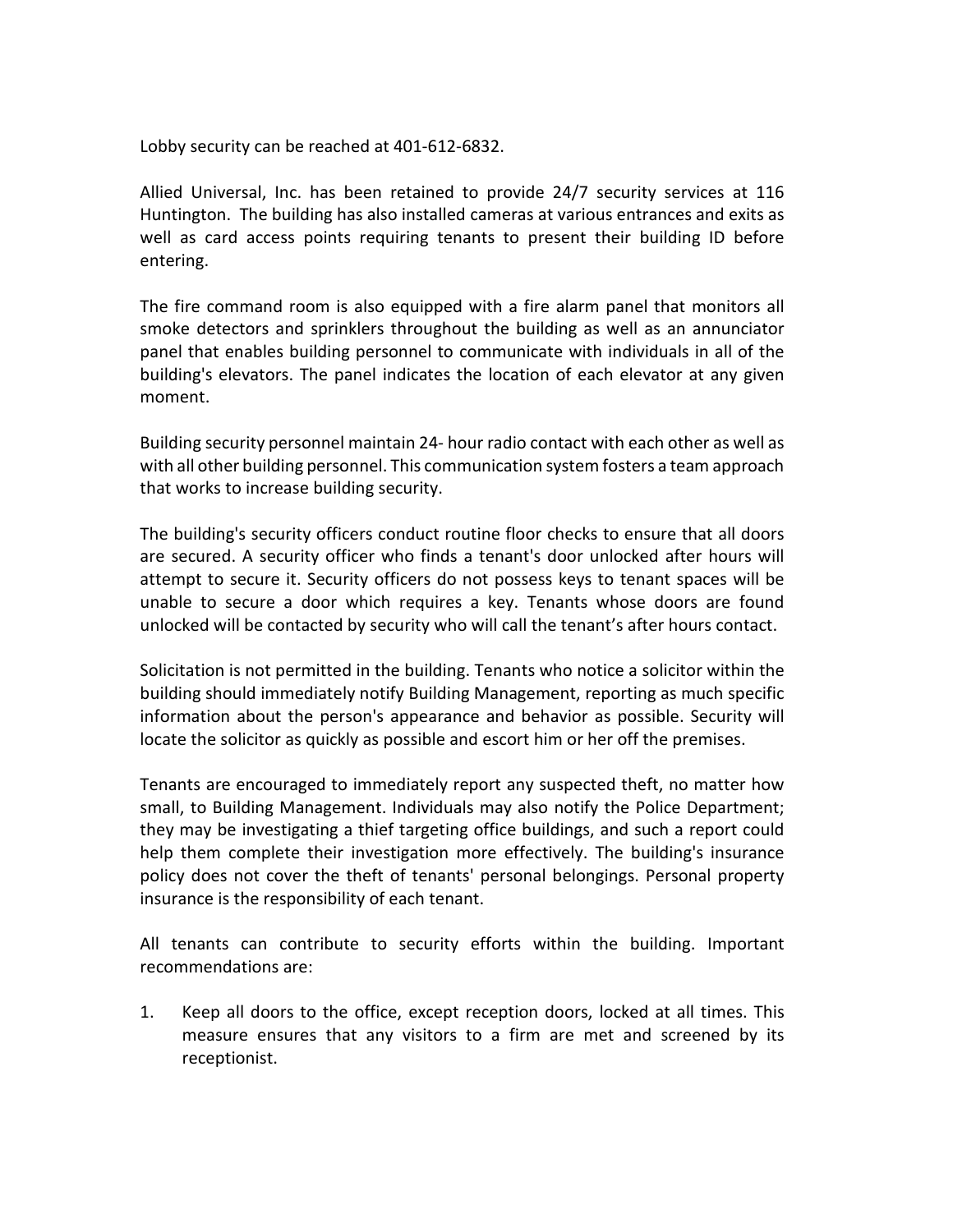- 2. Lock reception doors before and after normal business hours or during any times when a receptionist is not present to screen visitors.
- 3. Consider installing mechanical push-button locks or tenant card access systems for all entrances.
- 4. Install signage to direct any delivery persons or messengers to the office mailroom or any other commonly visited location within the office. Do not allow these individuals to proceed unaccompanied past the reception area or into the mailroom.
- 5. Do not leave attachés or handbags in clear view. Coats should be hung in a coat closet, since thieves often rifle through pockets looking for keys or money. Suit jackets containing a wallet or any other articles of value should not be left unguarded, even for a few minutes. Small articles left in plain view are easy targets for thieves.
- 6. Notify Security immediately if a suspicious person is observed loitering about the premises. Be suspicious of any person who, when confronted, makes excuses about being lost or about looking for another company. Uniforms are worn by all building personnel - from cleaners to security officers - making all legitimate staff readily identifiable.
- 7. Offices are most vulnerable to thieves during lunchtime and right before closing, around 5:00 PM or 6:00 PM, when people are frequently away from their desks.
- 8. Put serial numbers on all business equipment to aid police in locating these items if they are stolen.
- 9. If an employee is terminated for any reason notify Building Management to cancel a building access card he or she may have held.
- 10. Do not use identifying tags for keys kept on a key ring. If the keys are lost, they may easily be used by thieves to access these areas.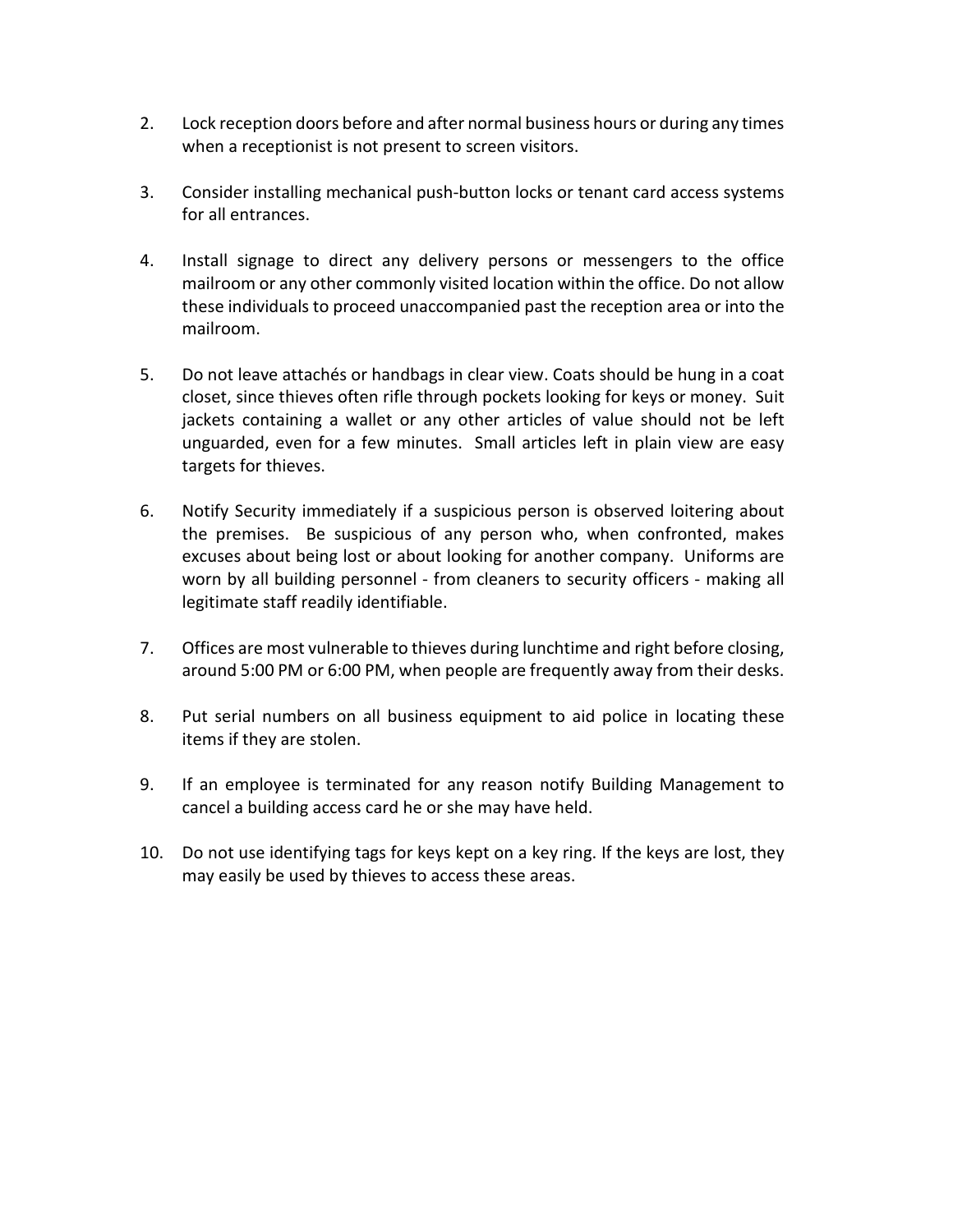#### **116 HUNTINGTON AVENUE EMERGENCY PROCEDURES**

- 1. Building Alarm Procedures
- 2. Assigned Responsibilities
- 3. Evacuation Procedures
- 4. Shelter-in-Place
- 5. Fire
- 6. Bomb Threat
- 7. Terrorist Threat/ Attack
- 8. Medical Emergency
- 9. Severe Weather
- 10. Earthquake
- 11. Power Failure
- 12. Elevator Interruption
- 13. Civil Disturbance
- 14. Explosion
- 15. Media Inquiries

In the event of an emergency, immediately call 116 Huntington Avenue Security at **(401) 612-6832** or notify the appropriate emergency agency directly by dialing **911**.

| <b>Boston Police:</b> | 911          |
|-----------------------|--------------|
| Management Office:    | 781-487-0224 |
| Lobby Security:       | 401-612-6832 |

#### **1. Building Alarm Procedures**

- The entire building is warned that the alarm has been activated by beeping tones which can be heard over the red fire speakers located in each tenant's space and in the elevator lobbies.
- Everyone who has seen the flashing lights and heard the evacuation signal should exit their office space in an orderly fashion via the stairways and evacuate the building as per the **EVACUATION PLAN. DO NOT USE THE ELEVATORS.**
- Should the alarm be verified as false, the Fire Department will announce when it is "all clear." Please do not re-enter the building until the Fire Department's approval.
- During an alarm condition, the building's public address system may be used to keep tenants aware of circumstances surrounding the alarm condition.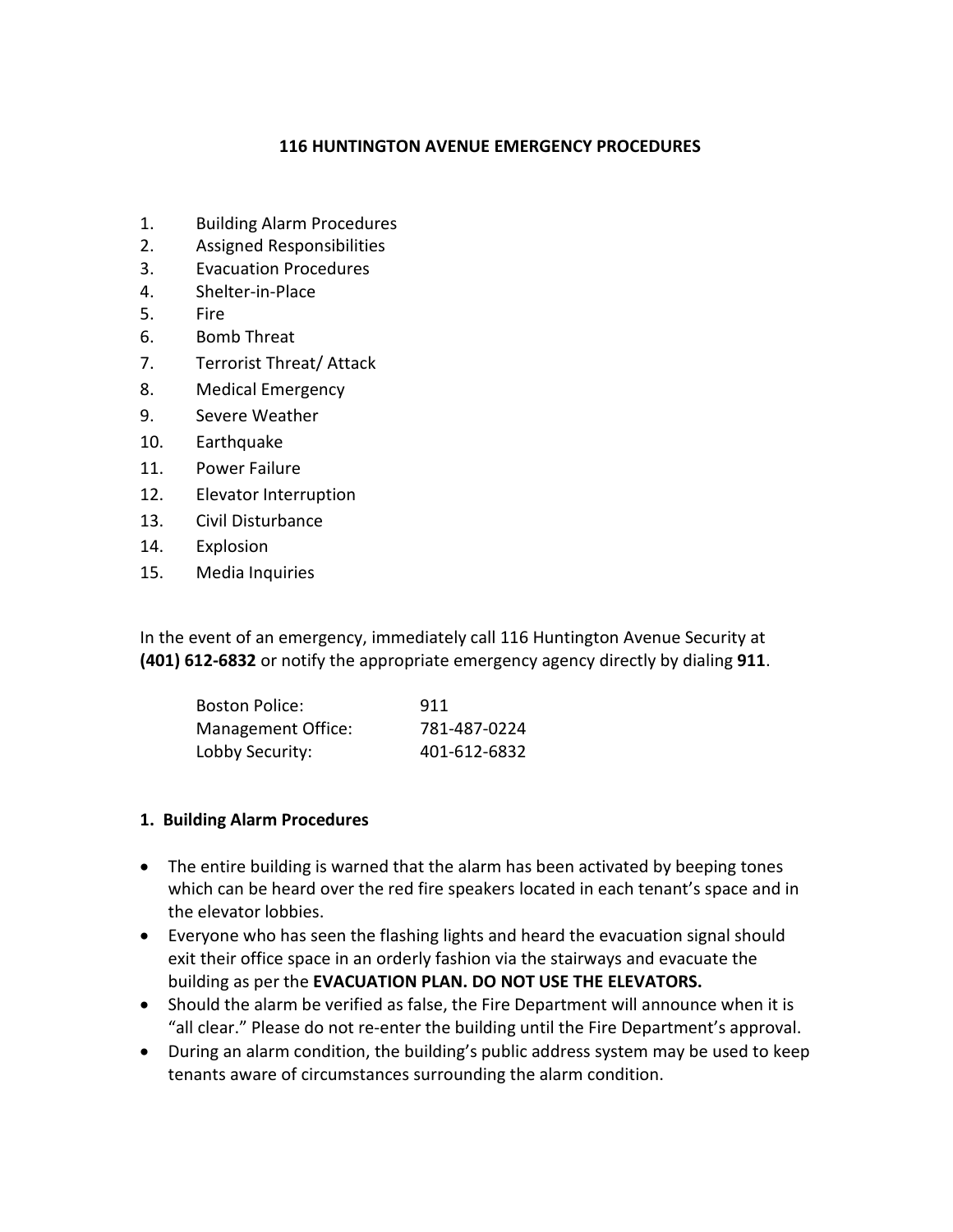**Please do not call the Management Office or the Security Desk for fact-finding information, as all information will be provided through your Floor Captains or Area Leaders.**

#### **2. Assigned Responsibilities**

Each tenant should designate a **Floor Captain/ Fire Warden** to supervise activity within your office in the event of an emergency, and be responsible for all assigned personnel.

An **Area Leader** should be designated to coordinate emergency procedures within a particular office area. The number of Area Leaders should correspond to the number of occupants within your office.

**ALTERNATES** should also be designated for each Floor Captain and Area Leader.

# **Floor Captain/Fire Warden and Area Leader Responsibilities:**

- Make note of all disabled persons on the floor or within your office area (including those temporarily disabled, as with a bone fracture, etc.). Assign people who are capable of evacuating to assist disabled personnel and pregnant women who may not be able to evacuate the building via the stairwells.
- Be sure that all employees are aware of the following:
	- 1. Locations of emergency stairwells
	- 2. Locations of fire extinguishers
	- 3. Locations of fire alarm pull stations
	- 4. Never to use the elevators during an alarm
- Plan ahead by selecting a place outside the building to use as a meeting place in case of an evacuation. Be sure all personnel know where they should meet in such a case. This way you can be sure all your employees have evacuated your space.
- Report all employees unaccounted for to the proper authorities.
- You should move any handicapped personnel to the nearest emergency stairwell landing. After all Area Leaders have centralized the handicapped, await further instructions from the emergency personnel or building staff.
- The Floor Captain and Area Leader(s) should exit the building after they have made sure that their space has been completely evacuated and all doors in the office space have been closed. Notify the building personnel and/or emergency personnel of your floor number and that it is all clear.

The following information is intended to train and familiarize floor personnel about the FIRE ALARM PROCEDURES and FIRE EQUIPMENT in this building.

Please see Exhibit J for Fire Warden form.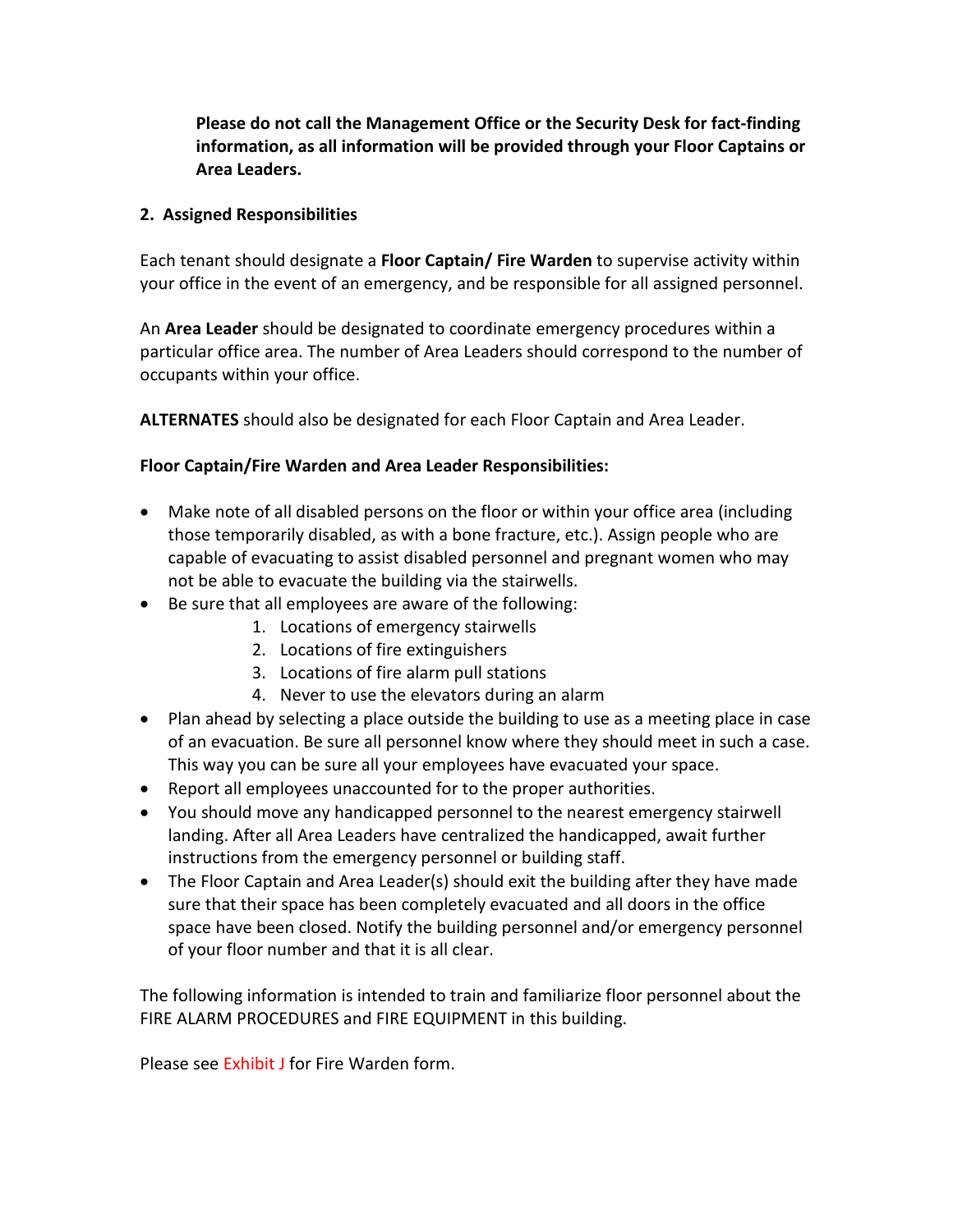#### **3. Evacuation Procedures**

In the event of an Emergency Building Evacuation, please take the following action:

- Remain calm.
- Follow the instructions of your Floor Captain and Area Leader or Alternate.
- Listen for instructions over the PA system and follow them.
- Close the door of your office as you leave. Do not return for any personal items.
- Make note of the location of all handicapped employees. The method of evacuation of handicapped employees will be determined by the individual Floor Captains and Area Leaders.
- Form an evacuation line- two abreast.
- Be prepared to merge with other people evacuating the building.
- Use enclosed stairwell for evacuation. Stay to the right so that incoming emergency personnel can utilize the stairwell. Use the handrails.
- Do not try to use the elevators; they will not respond.
- Keep talking to a minimum. Do not smoke.
- Once out of the building, assemble at your pre-designated meeting place.
- Do not return to the office until the **"All Clear"** announcement is given by the Building Management or the Boston Fire Department.

# **4. Shelter-in-Place**

One of the instructions you may be given in an emergency where hazardous materials may have been released into the atmosphere is to shelter-in-place. This is a precaution aimed to keep you safe while remaining indoors. (this is not the same thing as going to a shelter in case of a storm.) Shelter-in-place means selecting a small, interior room, with no or few windows, and taking refuge there. It does not mean sealing off your entire home or office building. If you are told to shelter-in-place, follow the instructions provided in this Fact Sheet.

Chemical, biological, or radiological contaminants may be released accidentally or intentionally into the environment. Should this occur, information will be provided by local authorities on television and radio stations on how to protect you and your family. Because information will most likely be provided on television and radio, it is important to keep a TV or radio on, even during the workday. The important thing is for you to follow instructions of local authorities and know what to do if they advise you to shelterin-place.

# **How to Shelter-In-Place:**

• Close the business. If there are customers, clients, or visitors in the building, provide for their safety by asking them to stay- not leave. When authorities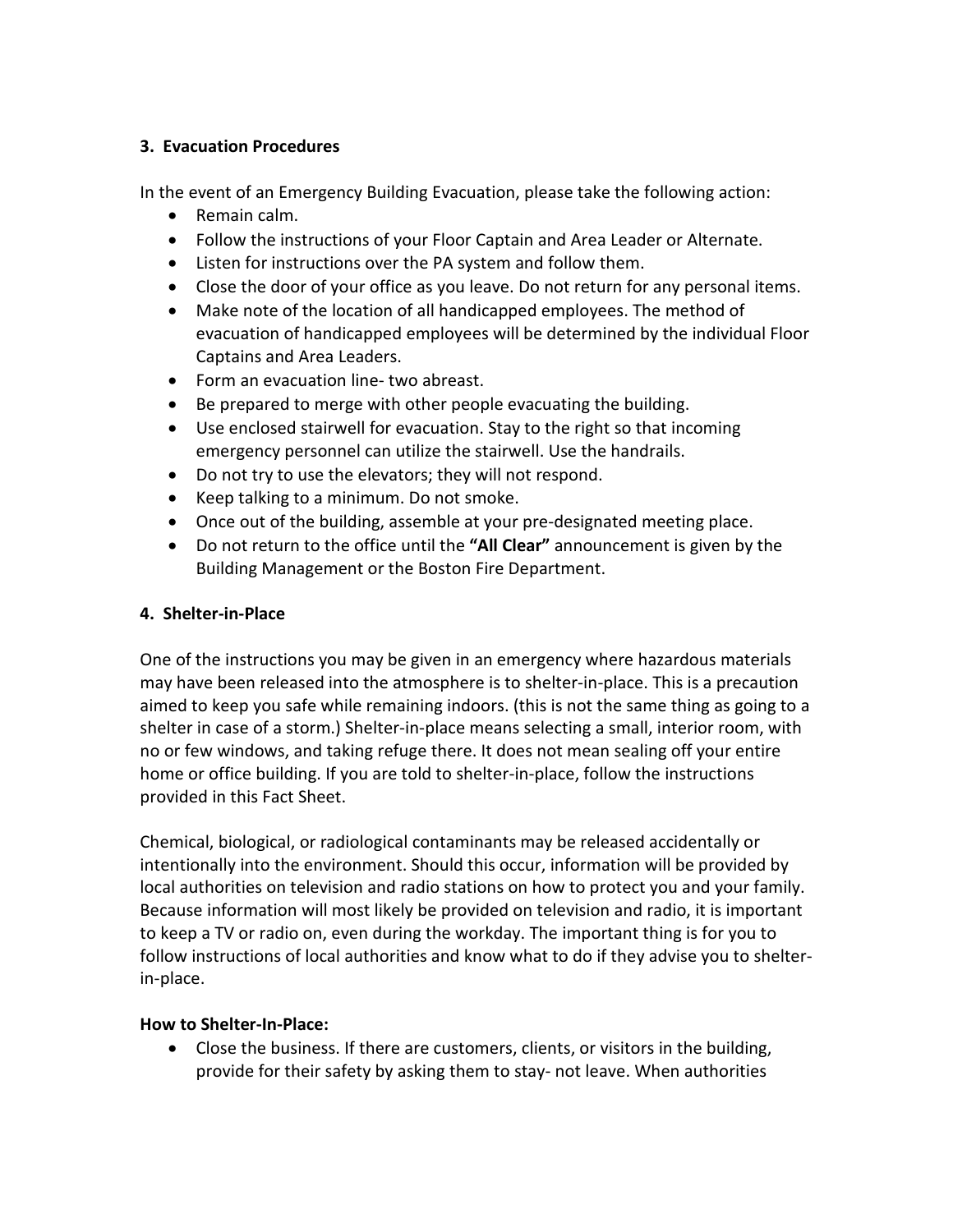provide directions to shelter-in-place, they want everyone to take those steps now, where they are, and not drive or walk outdoors.

- Unless there is an imminent threat, ask employees, customers, clients, and visitors to call their emergency contact to let them know where they are and that they are safe.
- Turn on call- forwarding or alternative telephone answering systems or services. If the business has voicemail or an automated attendant, change the recording to indicate that the business is closed, and that staff and visitors are remaining in the building until authorities advise it is safe to leave.
- Close and lock all windows, exterior doors, and any other openings to the outside.
- If you are told there is danger of explosion, close the window shades, blinds, or curtains.
- Have employees' familiar with your building's mechanical systems turn off all fans, heating and air conditioning systems. Some systems automatically provide for exchange of inside air with outside air-these systems, in particular, need to be turned off, sealed, or disabled.
- Gather essential disaster supplies, such as non-perishable food, bottled water, battery-powered radios, first aid supplies, flashlights, batteries, duct tape, plastic sheeting, and plastic garbage bags.
- **Select interior room(s)** above the ground floor, with the fewest windows or vents. The room(s) should have adequate space for everyone to be able to sit in. **Avoid overcrowding by selecting several rooms if necessary.** Large storage closets, utility rooms, pantries, copy and conference rooms without exterior windows will work well. Avoid selecting a room with mechanical equipment like ventilation blowers or pipes, because this equipment may not be able to be sealed from the outdoors.
- **Suggested rooms at 116 Huntington-** Interior conference rooms, offices and elevator lobbies.
- It is ideal to have a hard-wired telephone in the room(s) you select. Call emergency contacts and have the phone available if you need to report a lifethreatening condition. Cellular telephone equipment may be overwhelmed or damaged during an emergency.
- Use duct tape and plastic sheeting (heavier than food wrap) to seal all cracks around the door(s) and any vents into the room.
- Bring everyone into the room(s). Shut and lock the door(s).
- Write down the names of everyone in the room, and call your business' designated emergency contact to report who is in the room with you, and their affiliation with your business (employee, visitor, client, customer).
- Keep listening to the radio or television until you are told to evacuate. Local officials may call for evacuation in specific areas at greatest risk in your community.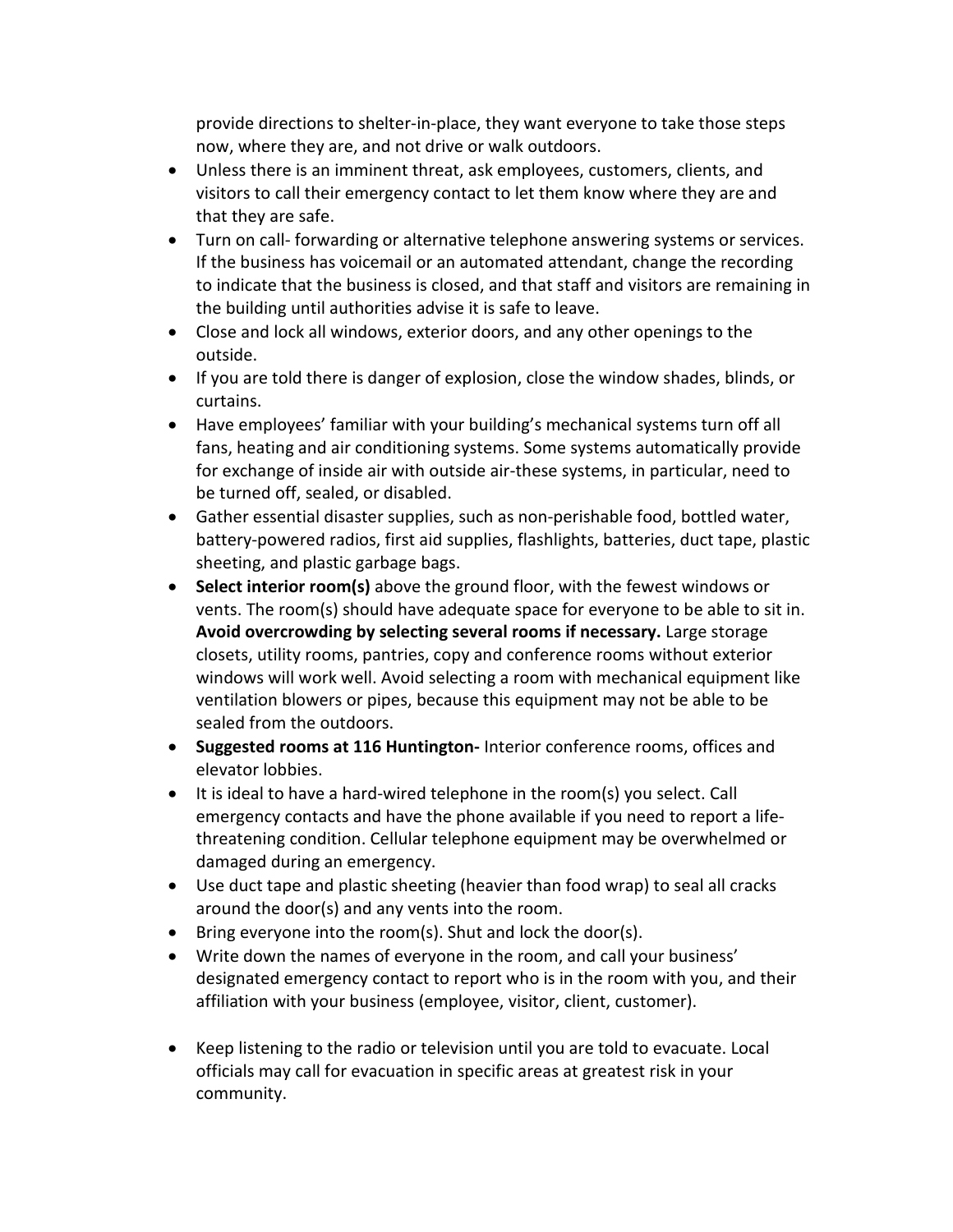Local officials on the scene are the best source of information for your particular situation. Following their instructions during and after emergencies regarding sheltering, food, water, and cleanup methods is your safest choice.

Remember that instructions to shelter-in-place are usually provided for durations of a few hours, not days or weeks. There is little danger that the room in which you are taking shelter will run out of oxygen and you will suffocate.

# **In your vehicle:**

If you are driving a vehicle and hear advice to "shelter-in-place" on the radio, take these steps:

- If you are very close to home, your office, or a public building, go there immediately and go inside.
- Follow the shelter-in-place recommendations for the place you pick described above.
- If you are unable to get to a home or building quickly and safely, then pull over to the side of the road. Stop your vehicle in the safest place possible. If it is sunny outside, it is preferable to stop under a bridge or in a shady spot, to avoid being overheated.
- Turn off the engine. Close windows and vents.
- If possible, seal the heating/air conditioning vents with duct tape.
- Listen to the radio regularly for updated advice and instructions.
- Stay where you are until you are told it is safe to get back on the road. Be aware that some roads may be closed to traffic detoured. Follow the directions of law enforcement officials.

# **5. Fire**

# *What to do in the event of a fire*

REMAIN CALM. It is the responsibility of the Fire Wardens to direct the occupants on each floor.

- Should evacuation of a floor or the building be necessary, take the following actions:
- Go to the emergency stairways.
- Proceed down and exit the building.
- Should a problem exist in the stairwell you are in, switch to the alternate stairwell.
- Stay to the right side of the stairwell and go down in single file so that emergency personnel can use the left side for equipment and transit.
- Exit from the building at the first floor level through the main lobby or the side door.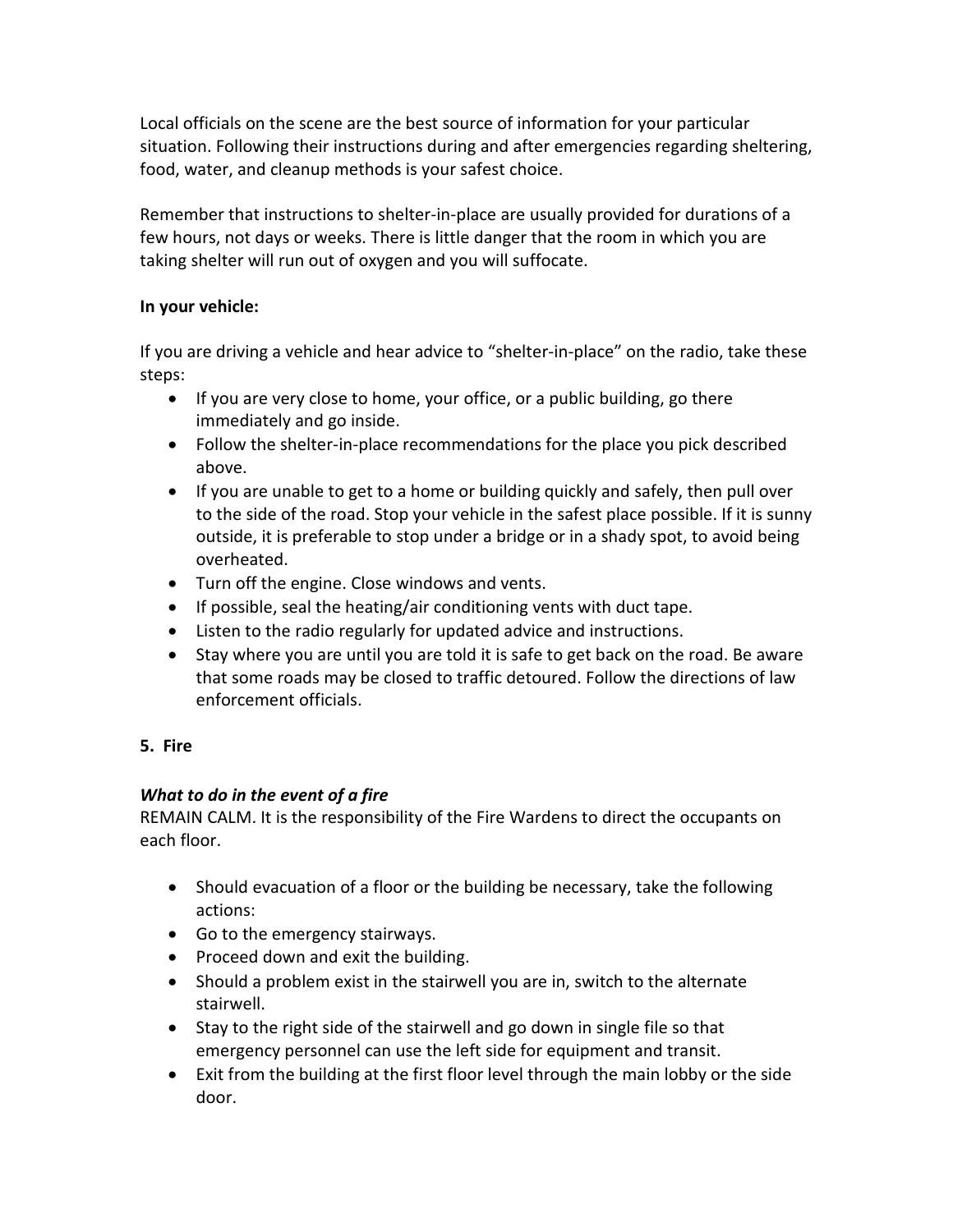• Tenant Floor Wardens should inform security as to the status of their floor and meet at their company's predetermined meeting area outside and away from the building.

Please refer to Exhibit J for a map of emergency exits.

#### *What you will see and hear in the event of a fire alarm*

In the event that an emergency has occurred on one of the floors, a pre-warning tone will sound followed by a voice announcement. The message will be repeated three times. The evacuation signal is a "Temporal Three Tone". This is the state of Massachusetts's standard evacuation tone and is a repeated pattern of three beep tones and a pause. It is extremely important that only occupants on the floors that hear this "tone" and that have flashing strobes evacuate. **Only floors that are affected by the fire alarm will see flashing strobes**. That is the floor from which the alarm originated the floor above and the floor below. All other floors must await further instructions.

The alarm system in this building is tested on a regular basis. Notice of this testing is provided to our tenant contacts in advance.

#### *What to do if you see a fire*

If a fire is discovered, regardless of size, take the following action:

- Pull the local alarm box if an alarm has not sounded.
- Call 911 and notify the Security Desk at 401-612-6832.
- Do not try to put out the fire. The extinguishers are available to assist with egress only.

# **ONCE THE FIRE DEPARTMENT IS ONSITE, THEY ARE IN CHARGE OF THE BUILDING. FOLLOW THEIR INSTRUCTIONS.**

# **DO NOT USE THE ELEVATORS!**

# *Fire Equipment Location/ Building Design Feature:*

**Fire Control Panel:** This is the fire alarm enunciator which controls all alarm pull stations, sprinkler-flow alarms, stairwell telephones, building intercom, smoke/heat detectors, and emergency signals to the Fire Department. The fire control panel is located in the lobby.

**Alarm Pull Station:** Alarm pull stations are available on each floor. There is an alarm pull station located near each emergency stairwell. **See Exhibit J.**

**Sprinkler System:** Each floor is equipped with ceiling-mounted sprinkler heads. When activated, alarms are automatically sounded while simultaneously dispatching the Fire Department.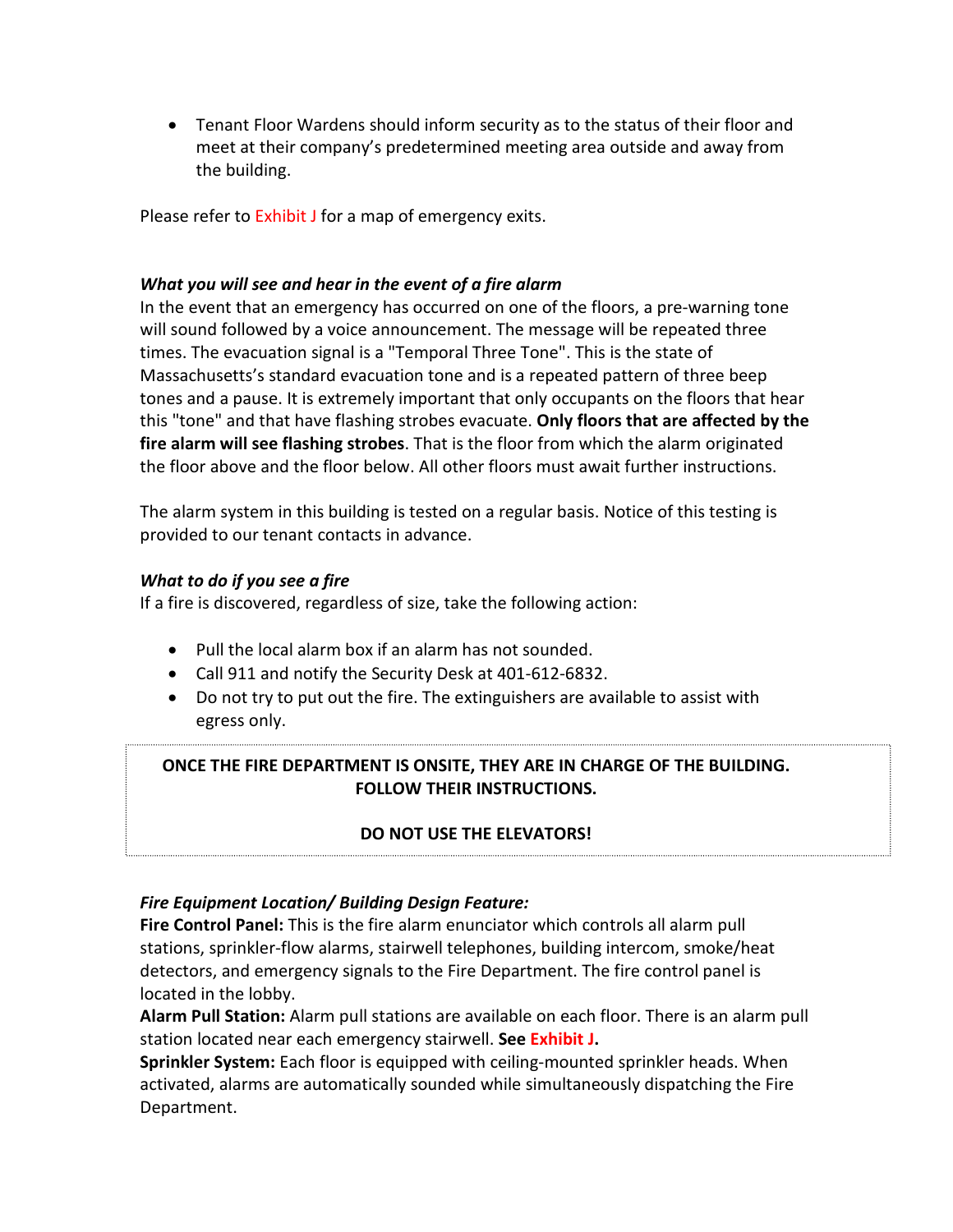**Stairwell Phone Jacks:** Phones are connected to these jacks located in the emergency stairwells and are to be used by building or fire personnel involved in an emergency or evacuation situation. Once these phones are hooked into the jacks, direct communication is possible with the Fire Control Panel.

**Smoke/ Heat Detectors:** Smoke/ heat detectors are located in various areas of each floor of the building. These sensors make it possible to detect combustible vapors, smoke or fire.

**Emergency Lighting:** In the event of the loss of electrical power to the building, a complete system of emergency lighting is provided to all floors throughout the building and each stairwell.

**Fire Extinguishers:** Fire extinguishers are located beside each emergency stairwell exit on each floor for the purpose of putting out small fires to prevent them from becoming more serious in nature. Please use sound judgment in deciding whether or not the situation can be safely eliminated by the use of a fire extinguisher. A smoking or burning appliance should be immediately unplugged. **DO NOT TRY AND FIGHT THE FIRE. See Exhibit J.**

# **6. Bomb Threat**

All bomb threats should be considered dangerous and are to be taken seriously. An evacuation will be ordered ONLY if the threat assessment information points to a high probability that the threat is real or if directed to do so by a local authority.

Receptionists, telephone operators and tenant representatives should be familiar with the bomb threat checklist located in the Exhibit section of this manual.

# *Telephone Threats*

- Refer to the BOMB THREAT INCIDENT REPORT to assist the call receiver in gathering as much information as possible. Please refer to Exhibit K for the Bomb Threat Incident Report.
- REMAIN CALM. Take the caller seriously.
- Write down every word spoken. Ask the caller to repeat SPECIFICS, such as bomb location and detonation time. **ASK** for this information if the caller does not offer it. Keep the caller ON THE LINE as long as possible. **ASK** the caller why he or she planted such a device.
- LISTEN closely to BACKGROUND SOUNDS. Is there music? Does it sound like an outside call (phone, cars, trains, etc.)?
- NOTE the caller's CHARACTERISTICS: accents, expressions, speech impediments.

# *After Threat is Received*

Notify the personnel listed below in the following order:

• **Call 911**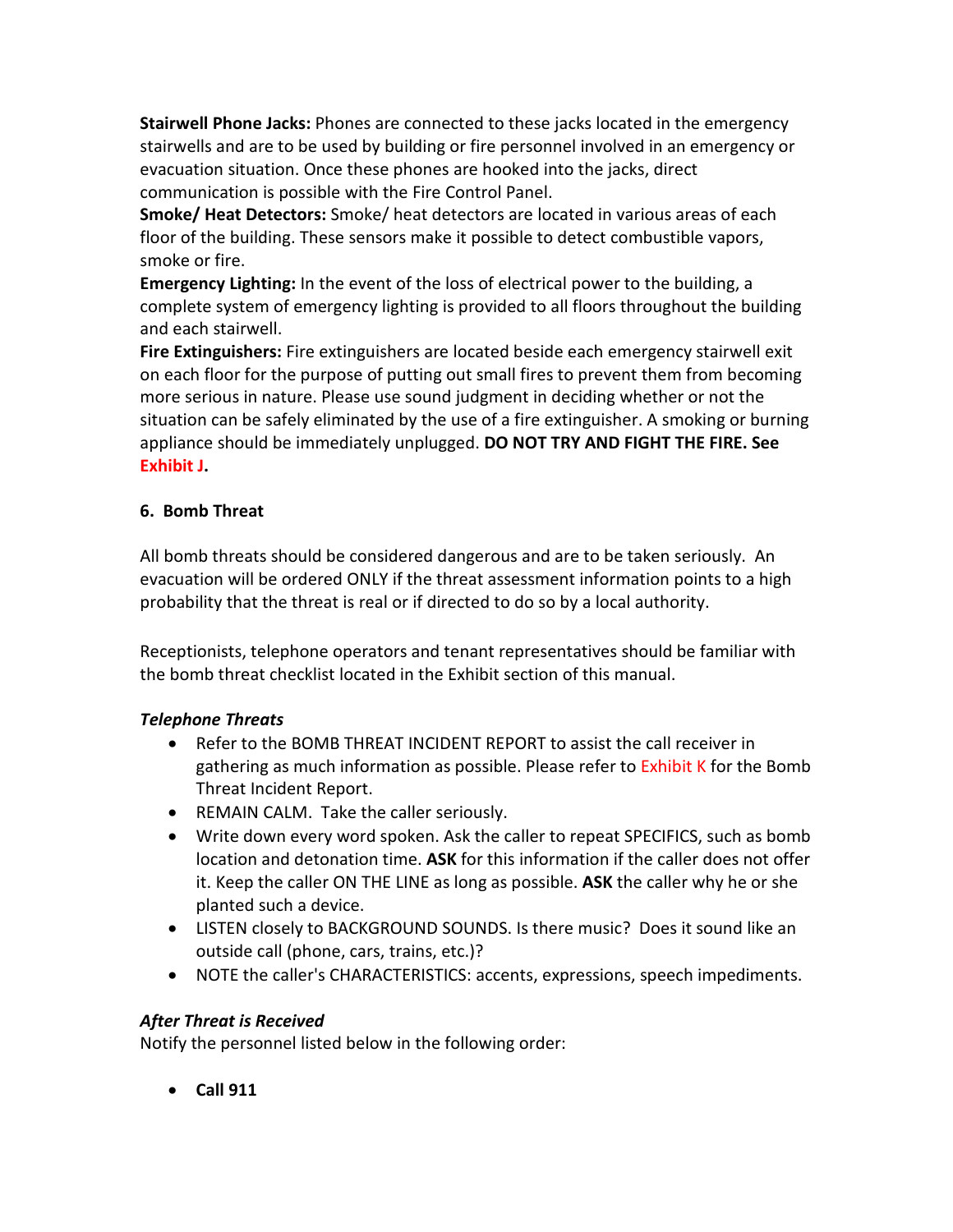- **Security Desk at (401) 612-6832**
- **Office Manager or Fire Warden**

#### *During the Threat*

Building Management will assist the Office Manager or Fire Warden to complete the following:

- Tenants will eye search their own spaces, especially noting any new objects or signs of alteration. All boxes and packages should be familiar to persons in that area.
	- o Remain calm. Do not pass on word of this threat unless there is reason to believe the situation is life threatening.
	- o Do not turn off any office equipment.
	- o Do not touch any strange boxes or devices if found. The Office Manager, Fire Warden or Building Management will investigate all findings.
	- o Building Management personnel will search engineering spaces, stairwells, and common areas.

# *Should an Evacuation Occur*

Relocate outside the building to your firm's predetermined meeting area and await further instructions from Office Manager or Fire Warden.

- Do not turn off any machines.
- Evacuate the floor as instructed by your Office Manager or Fire Warden. Do not take anything with you.
- The Office Manager, Fire Warden or Tenant Contact (whichever the tenant feels most appropriate) should report the status of their floor to security personnel located in the lobby.

# *Written Threats*

- All written threats should be presented to the Office Manager or Fire Warden.
- Building Management will be advised and appropriate action will be taken.
- The person receiving the threat should save all material including the envelope or package wrappings.
- After threat is realized, avoid unnecessary handling of letters or packages.

# **7. Terrorist Threat/Attack**

In the event that the building is evacuated due to a terrorist threat, all tenants and their employees need to be familiar with proper building evacuation procedures.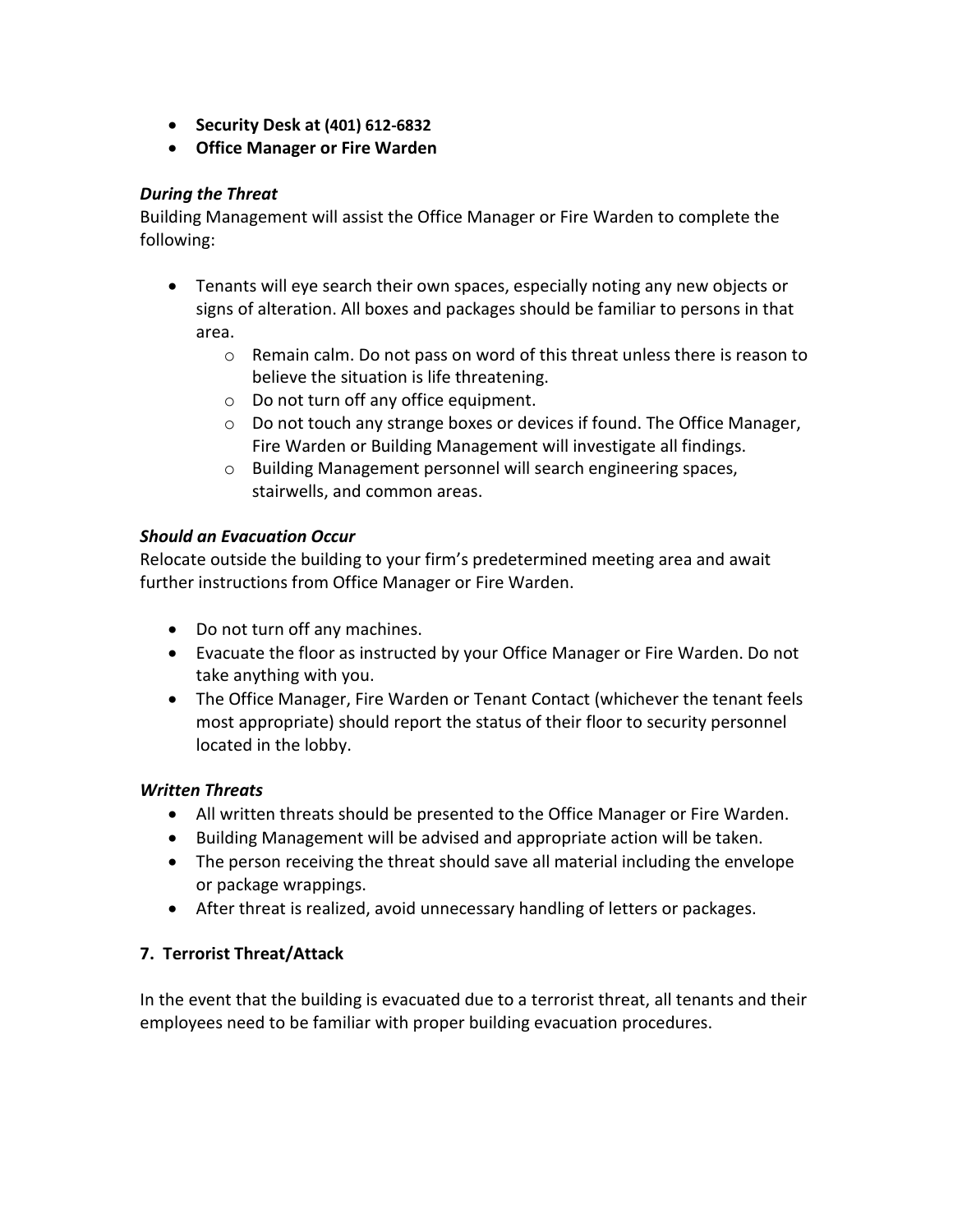In the event of an internal terrorist event, building management will contact local emergency services for proper response. Should the incident warrant the shutdown of building systems, all tenants will be properly notified.

In the event of an external terrorist event that impacts the building, building management will act in accordance to directives from local authorities. Tenants will be updated as information becomes available. The following procedures may be implemented:

- Building access will be limited to authorized personnel only
- Deliveries will be restricted as needed

Building equipment systems may be temporarily suspended depending on the impact to the occupants (e.g. HVAC systems, water supply, etc.).

# **8. Medical Emergency**

If you discover a *MEDICAL EMERGENCY*, take the following actions:

- Call 911 and give them the following information:
	- o Location of the building (116 Huntington Avenue)
	- o Floor Number
	- o Type of Medical Emergency
	- $\circ$  Information on the individual (age, race, any known medical history, etc.)
- Notify the Security Desk at 401-612-6832.
- Get assistance in having the main entrance to your space and the freight elevator areas free of any obstructions.

# *Upon the Arrival of the Emergency Medical Technicians*

- Direct the Emergency Medical Technicians to the exact location of the *Medical Emergency.*
- Assist with keeping the area free of obstructions and non-essential employees.
- Assist with the evacuation if requested by the Emergency Medical Technicians.
- Assist the Property Management Team in completing a medical incident report.

# **9. Severe Weather**

The following sections describe general advice and specific information from the National Weather Service, as well as tips on how to interpret this information as it relates to emergency response at 116 Huntington Avenue. An understanding of these terms is helpful in ensuring the appropriate response from the tenants.

• *Flooding*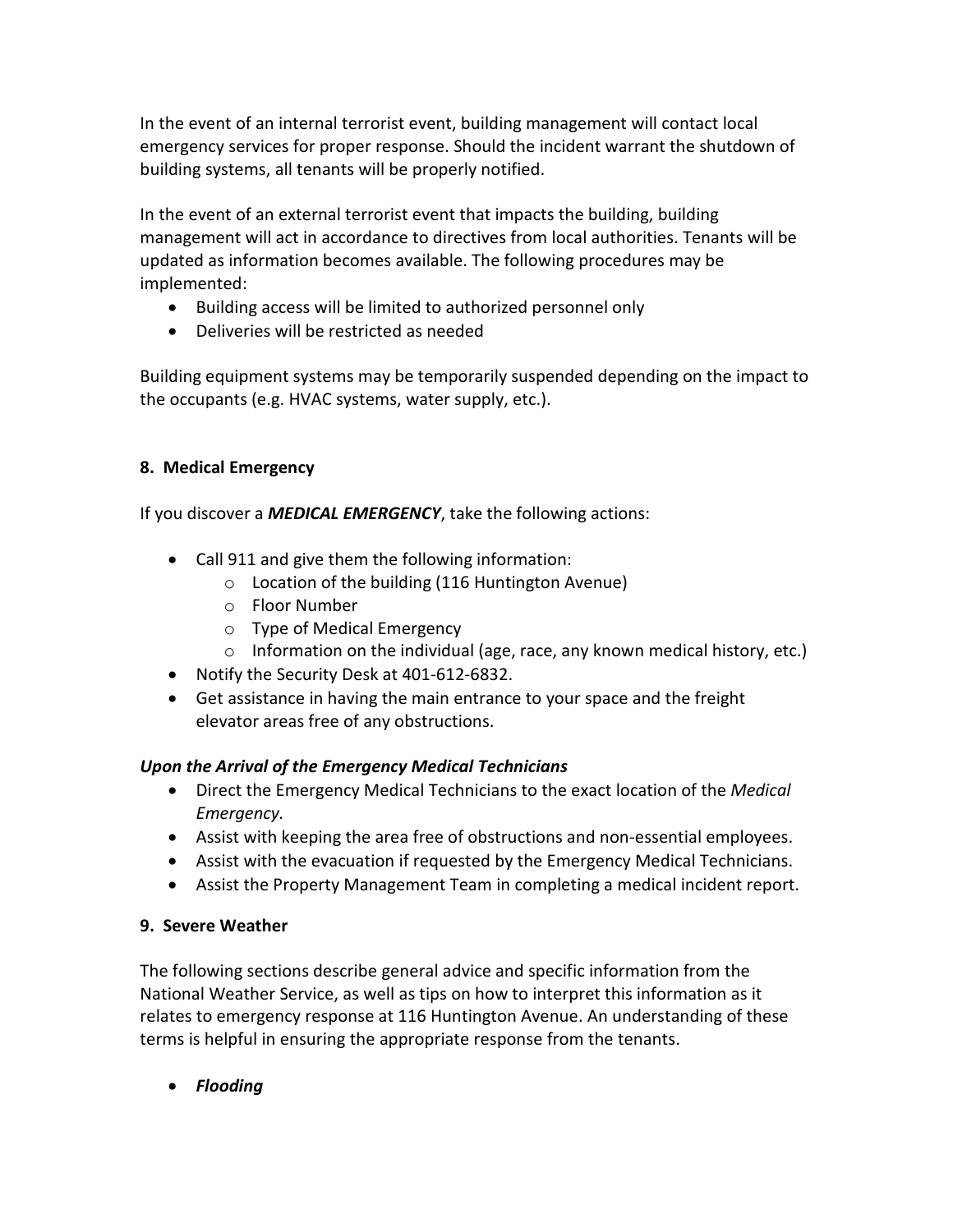Flooding can cause significant damage to the building and its contents, as well as pose a threat to building occupants. This section focuses on flooding that can result from severe heavy rain, melting snow, or water main breaks.

For weather-related flooding, look for distant thunder runoff from a faraway thunderstorm headed in the direction of downtown and look out for water rising rapidly. The following terms are used by the National Weather Service to describe and predict various flood events:

- a) Flash flood or flood statement This is follow-up information regarding a flash flood/flood event.
- b) Flash flood or flood watch Flash flooding or flooding is possible within the designated WATCH area. Be alert. Heavy rains that may cause sudden flash flooding in specific areas even without visual warnings.
- c) Flash flood or flood warning Flash flooding or flooding has been reported or is imminent. Immediate movement to high ground is imperative and evacuation of 116 Huntington Avenue may be called.

If a flood is predicted, the Management Office may evacuate the building. However, once the flood begins, occupants will be urged to stay in the building, as it is much safer than the streets.

# • *Winter Storms (Heavy Snow, Cold, Ice)*

The following terms are used by the National Weather Service to describe various snow events:

- a) Blizzard Winds of 35 mph or more with snow and blowing snow-reducing visibility to less than ¼ mile for at least 3 hours.
- b) Blowing Snow Wind-driven snow that reduces visibility. Falling snow and/or snow on the ground picked up by the wind may cause this.
- c) Snow Squalls Brief, intense snow showers accompanied by strong, gusty winds. Accumulation may be significant.
- d) Snow Showers Snow falling at varying intensities for brief periods of time. Some accumulation is possible.
- e) Snow Flurries Light snow falling for short duration with little or no accumulations.

# • *Tornadoes and Lightning*

Tornado winds can be 75 mph or greater. The National Weather Service will announce the approximate time and direction of the movement. If any of these conditions occur or is imminent in the area and may threaten the building, the Management Office will issue information and direction.

In the event of a weather-related emergency such as flooding, tornado, or windstorm, the tenant should be prepared to take one or all of the following general actions, as appropriate, for the particular weather-related emergency: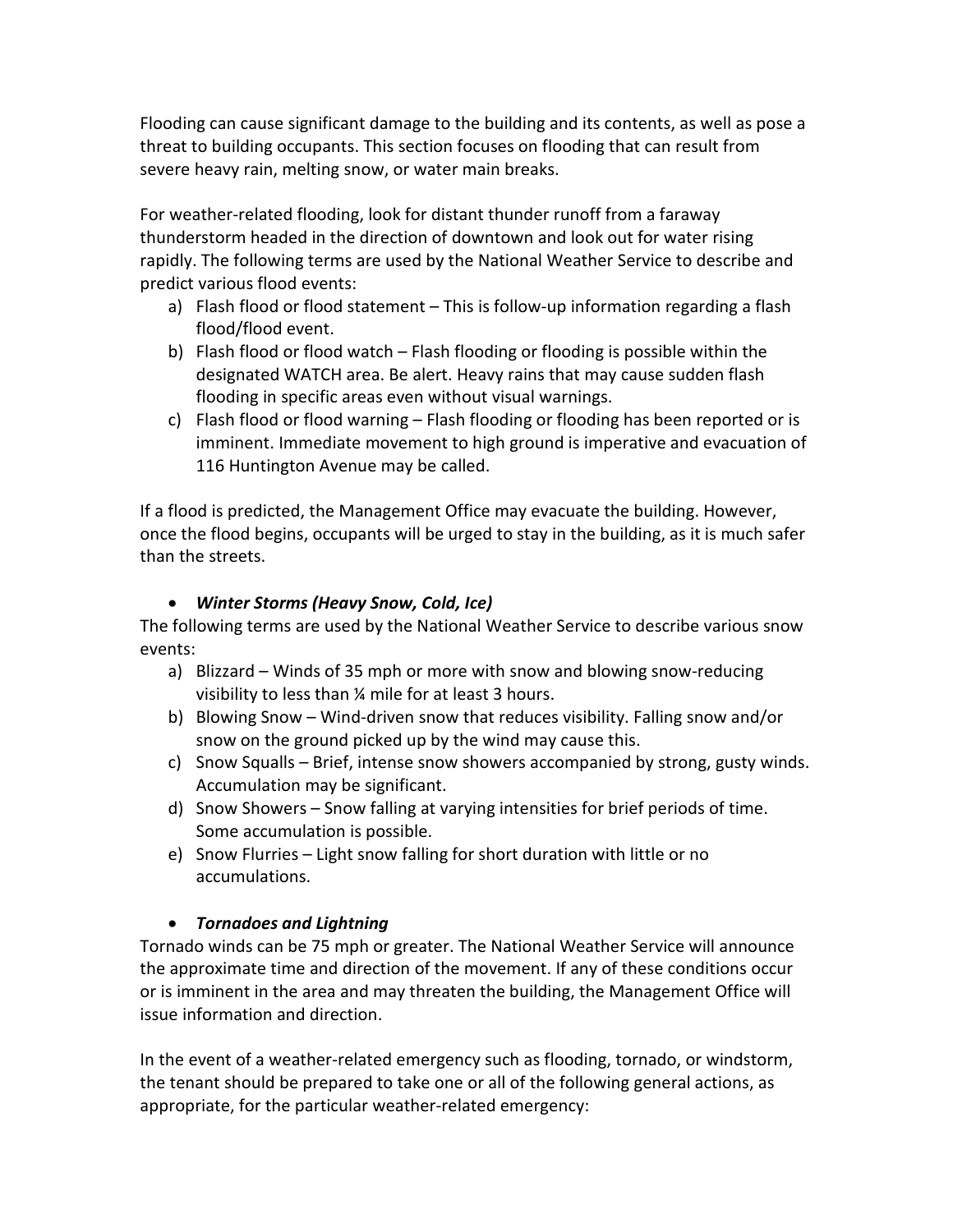- Remain calm.
- After hearing warning sound on radio, listen for details. Gather your personal belongings should an evacuation order be given.
- The Office of the Building will also call all tenant Fire Wardens and alert them of the severe approaching weather. The (Assistant) Fire Marshalls will be asked to alert other tenants on their floor and follow these guidelines:
- Close all windows, blinds, and curtains.
- Move loose items away from windows to reduce flying debris if window should break.
- Move away from the exterior of the building to a corridor, elevator lobby, or stairwells. DO NOT USE THE ELEVATORS.
- Doors between outer offices and inner spaces should be closed.
- Disconnect all computer, telecommunications equipment, office equipment, and appliances to protect them from possible power surges.
- Move valuable equipment or documents from outer offices to interior room and to floors above the possible affected floors (in the instance of a flood).
- Do not evacuate unless instructed by the Office of the Building or city.

# **EVACUATION ORDER**

This is the most important instruction you will receive. The evacuation order will be relayed over the building's PA System.

# • *Hurricane*

The weather bureau, in most cases, informs the public well enough in advance of an approaching hurricane so that proper preparation may be taken. However, in the event of a hurricane, please take the following precautionary measures:

- Move all valuables from perimeter offices to inside areas.
- If you have blinds, draw them closed.
- Close all doors to perimeter offices

The building will be officially closed and services will be shut down when the hurricane is predicted to arrive in the Boston area. All elevators will be parked at the Lobby level when the building is closed. The building will be cleared of all tenants and personnel, as noted in Rules and Regulations on your lease. The building will not be reopened until the Building Management deems the building safe and all utilities restored.

# **10. Earthquake**

Earthquakes occur suddenly and without warning. Earthquakes may occur throughout the United States but are most frequent west of the Rocky Mountains. While earthquakes cannot be prevented, the damage they cause can be mitigated.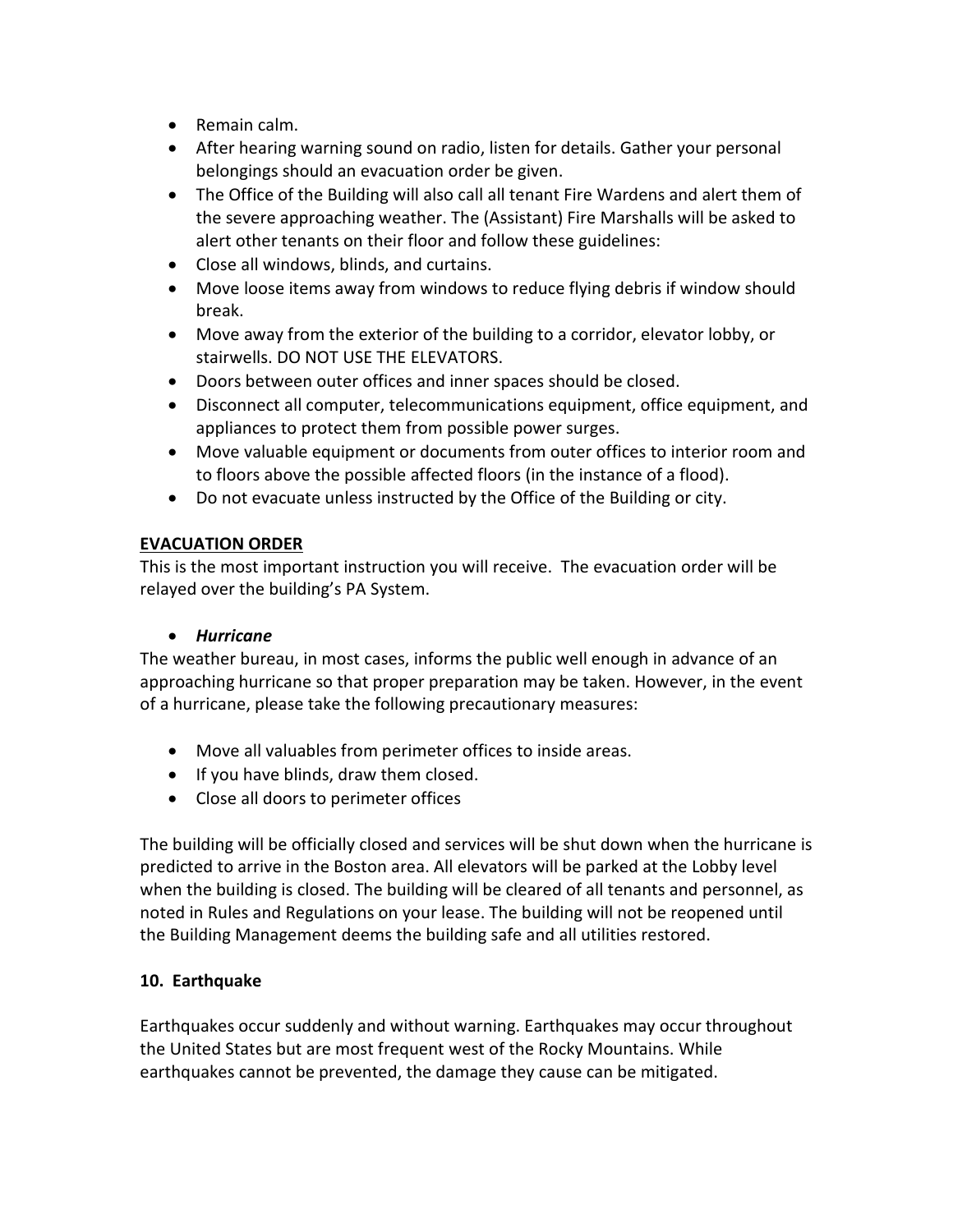The principle ways that earthquakes cause damage are by strong ground shaking and by the secondary effects of ground failures, landslides, avalanches and tsunamis. Most casualties result from falling materials. Severe quakes usually disrupt utilities including: power, telephone, gas, sewer, solid waste and water. Aftershock can occur for weeks following a powerful earthquake.

# *What to do when the shaking starts:*

- Duck, cover & hold in place under something sturdy such as a desk or table.
- Or, stand in an interior doorway of a loading-bearing wall. Keep the door from swinging. With your back firmly against the doorframe, extend your arms and brace yourself.
- Face away from any windows.
- Stay clear of tall objects that may topple over such as a book shelf or filing cabinet. Watch for falling objects.
- **Stay inside!** Do NOT go outside unless directed to do so by Building Management. Stay out of the stairwells until they have been checked and determined to be safe.

# *What to do after initial shocks:*

- Remain calm and be prepared for aftershocks.
- Check for injuries and obvious hazards and damage on your floor.
- Do not turn on or off any lighting or electrical devices.
- Do not use the telephone except in extreme emergencies. Make sure the phone is on the hook so you can receive emergency information calls.
- Follow directions given over the buildings PA system or by your Fire wardens.
- When Building Management/ Public officials advise, begin evacuation procedures as outlined above in Section 2.

# **11. Power Failure**

The loss of electrical service in any building can be an extremely disruptive, potentially dangerous situation. In the event of a power failure that affects the entire building, evacuation is mandatory.

Similarly, if an isolated outage occurs a partial evacuation of the affected floor(s) would be conducted. Evacuation directions will be provided over the enunciation panel. Do not use elevators but rather the lighted stairwells to exit the building.

116 Huntington Avenue is designed to minimize the risk of a general power failure resulting from causes within the building. An emergency generator is dedicated to continued operation of the life-safety systems in a power outage. It has been tested and confirmed operational in case of an emergency. Typically, should a power failure occur, it will affect either an isolated area of the building or some larger portion of the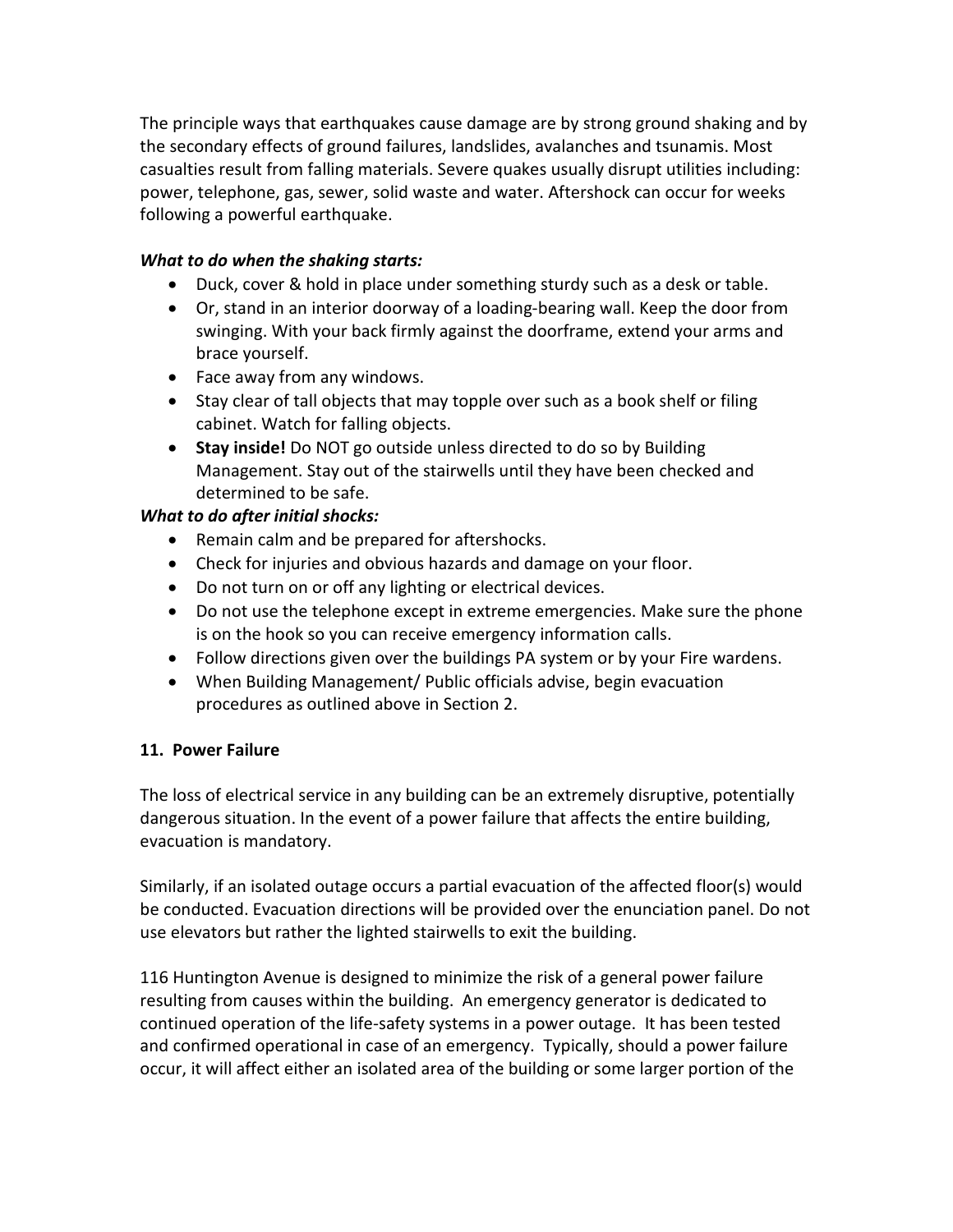downtown area. The Management Office will attempt to advise you regarding the length and cause of the power failure as soon as possible.

Please follow the following steps in the event of a power failure:

- 1. Contact the Management Office by calling 781-487-0224.
- 2. Open draperies and raise blinds to let in outside light.
- 3. If you are instructed to evacuate, the (Assistant) Fire Warden must conduct a proper evacuation
- 4. Do not congregate in lobby areas or in the street; proceed to your meeting location, as designated by the (Assistant) Fire Marshall.

If you are trapped in an elevator during a power failure, use the 2-way communication system that will allow you to speak directly and immediately to the lobby security desk.

# **12. Elevator Interruption**

The building's elevators are designed to stop at the slightest indication of an unsafe situation. Occasionally elevator service can be interrupted if the elevator control system senses a potentially dangerous situation.

# **If the elevator service is interrupted while you are a passenger, please take the following action:**

- 1. Open elevator telephone panel and lift handset.
- 2. When security answers:
	- a. Give floor level if possible.
	- b. Give elevator number which is located on the Certificate of Inspection.
- 3. Do not try to force open an elevator door.
- 4. Remain calm.
- 5. Talk by telephone with Security.
- 6. Answer the phone in elevator if it rings.

# **Response:**

- 7. Security will secure assistance.
- 8. Someone will be in touch with you by phone, speaker system, or from outside the elevator.
- 9. Passengers will be assisted as soon as possible.

# **13. Civil Disturbance**

Since a Civil Disturbance is beyond the capability of our building's security, we must rely upon the Boston Police Department for assistance. The slightest incident can bring an overwhelming response.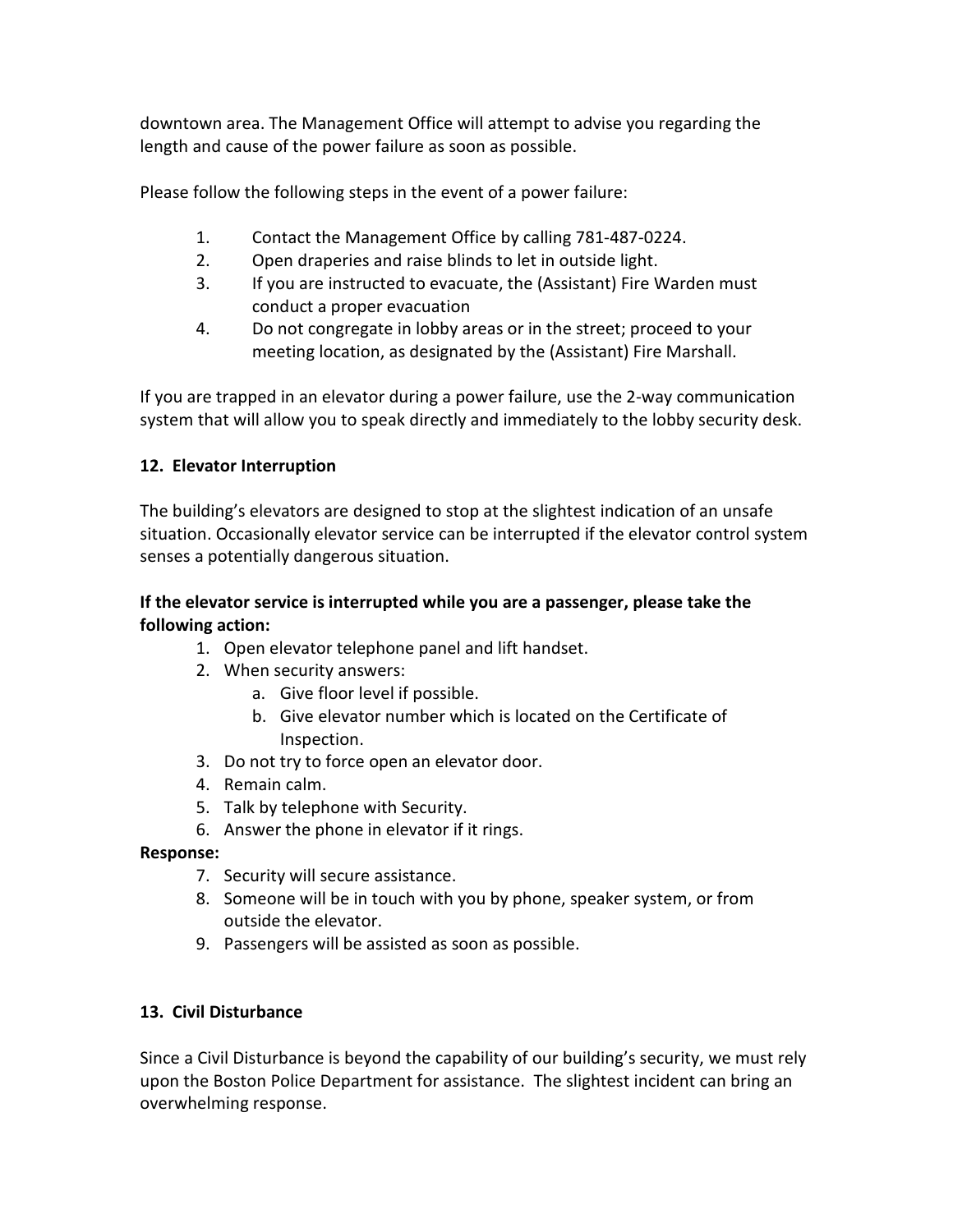Information concerning demonstrators inside or outside of the building should be reported to the Building Management Office at 781-487-0224. The Police Department will be notified if the situation warrants.

- Employees should avoid the scene of a disturbance and any contact with the demonstrators to preclude the possibility of incidents or injury. Employees within the building should stay from windows and draw the curtains and blinds.
- All disturbances and any related information will be monitored by the Buildings Security and the Building Management Office with the possibility that certain building services will be limited in order to ensure the security and safety of the occupants and property.
- Employees should continue working, and be ready to follow instructions of authorized company representatives.
- Tenants may be required to physically verify their guests.
- Communications with employees and floor evacuation personnel will be via the public address system, or through management or their supervisory personnel.
- Floor Wardens should be prepared to assist in evacuation of a floor or of the building if such is found necessary.
- Do not get in an argument. Leave the affected area.
- If transportation access becomes restricted, consider keeping your employees at home or having them work from another office or from their residence.

# **14. Explosion**

Since the source of explosion may not be apparent, its cause could be from a gas leak or an explosive material set to purposefully cause destruction. Until a source has been determined, it is wise to be watchful of any suspicious persons that could inflict further harm on the structure or personnel. The response appropriate for such an event is proportional to the damage inflicted.

- Fall to the floor and take immediate shelter under tables, desks or other such objects that will offer protection against flying glass or debris. Protect face and head with arms.
- Provide first aid to stop bleeding or provide assistance
- Operate the nearest fire alarm pull box and call the building Management Office.
- Stay in place until a safe egress has been determined.
- Perform an orderly evacuation when directed by the public address system.
- Do not return to the building until the Fire Chief or Life Safety Director has given the all-clear signal.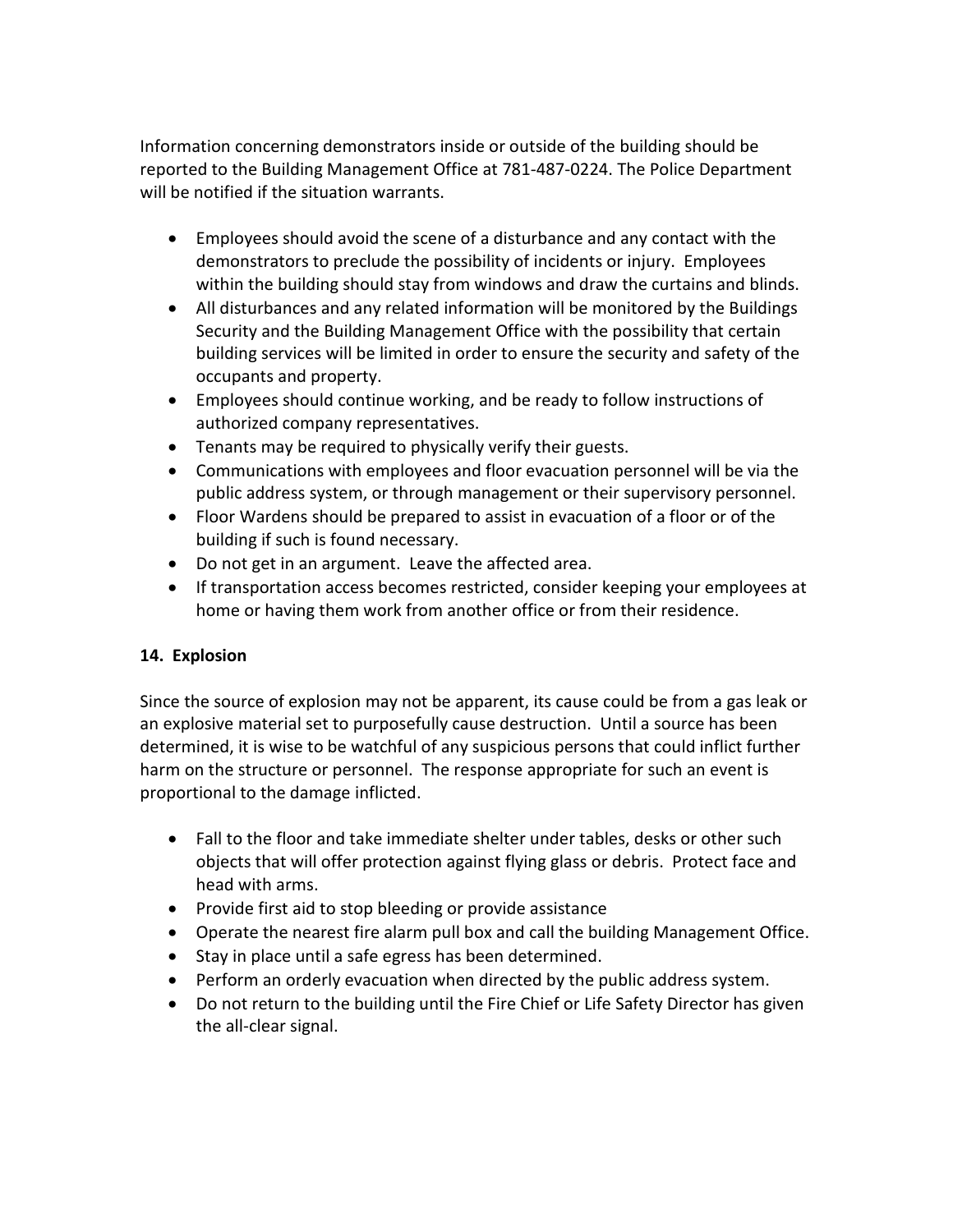#### **15. Media Inquiries**

When a major crisis occurs that is likely to draw media and public attention to the property, the Property Management Team must be prepared to provide honest, accurate information to the media in a timely manner. The Property Management Team will also be prepared to assist the media in every way possible, but to no extent that such assistance infringes on a Tenant's rights or hinders the Team's ability to handle the crisis at hand.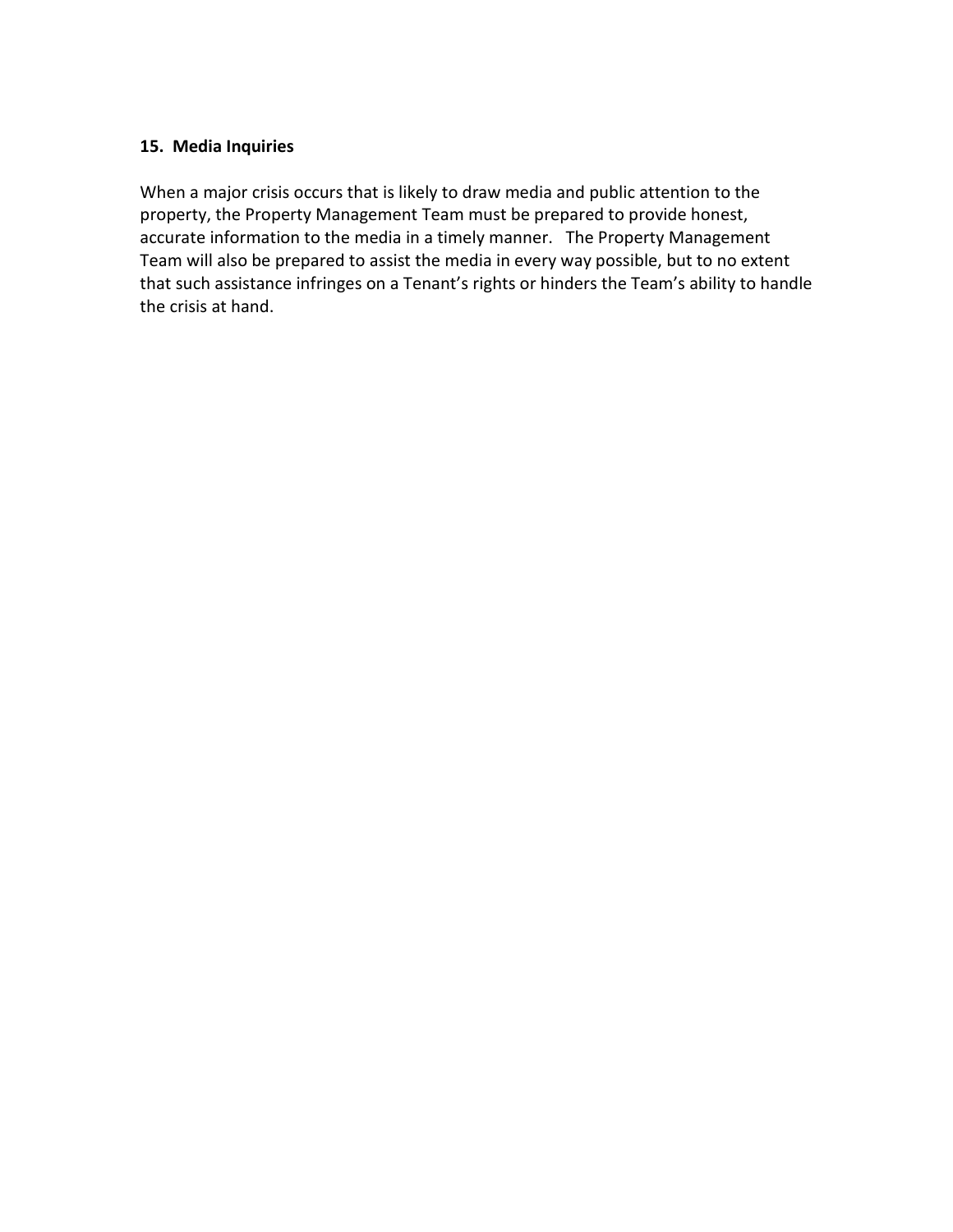#### **BICYCLE POLICY**

Building policy prohibits bicycles from being stored in the office space or being brought through the lobby, as they could damage the building's elevator or injure passengers within the elevators.

Bicycle racks are located on the lower level of the parking garage.

Use of all bicycle racks is at the biker's risk. Building Management recommends that bicycles be locked at all times, as we will not assume responsibility for any theft, loss or damage occurring to a bicycle while it is parked on the property.

#### **SMOKING POLICY**

116 Huntington Avenue is a smoke-free building. Smoking is not permitted in any of the common areas of the building (i.e. multi-tenanted floor bathrooms, lobbies, corridors, or emergency stairwells) or any entrance-way into the building. Smoking in the emergency stairwells is expressly forbidden. Not only does this violate the smoke-free policy, it also is a safety hazard to all of the tenants in the building and violates fire regulations. The emergency stairwell doors are to remain locked at all times and no one should be in the stairways unless there is an emergency.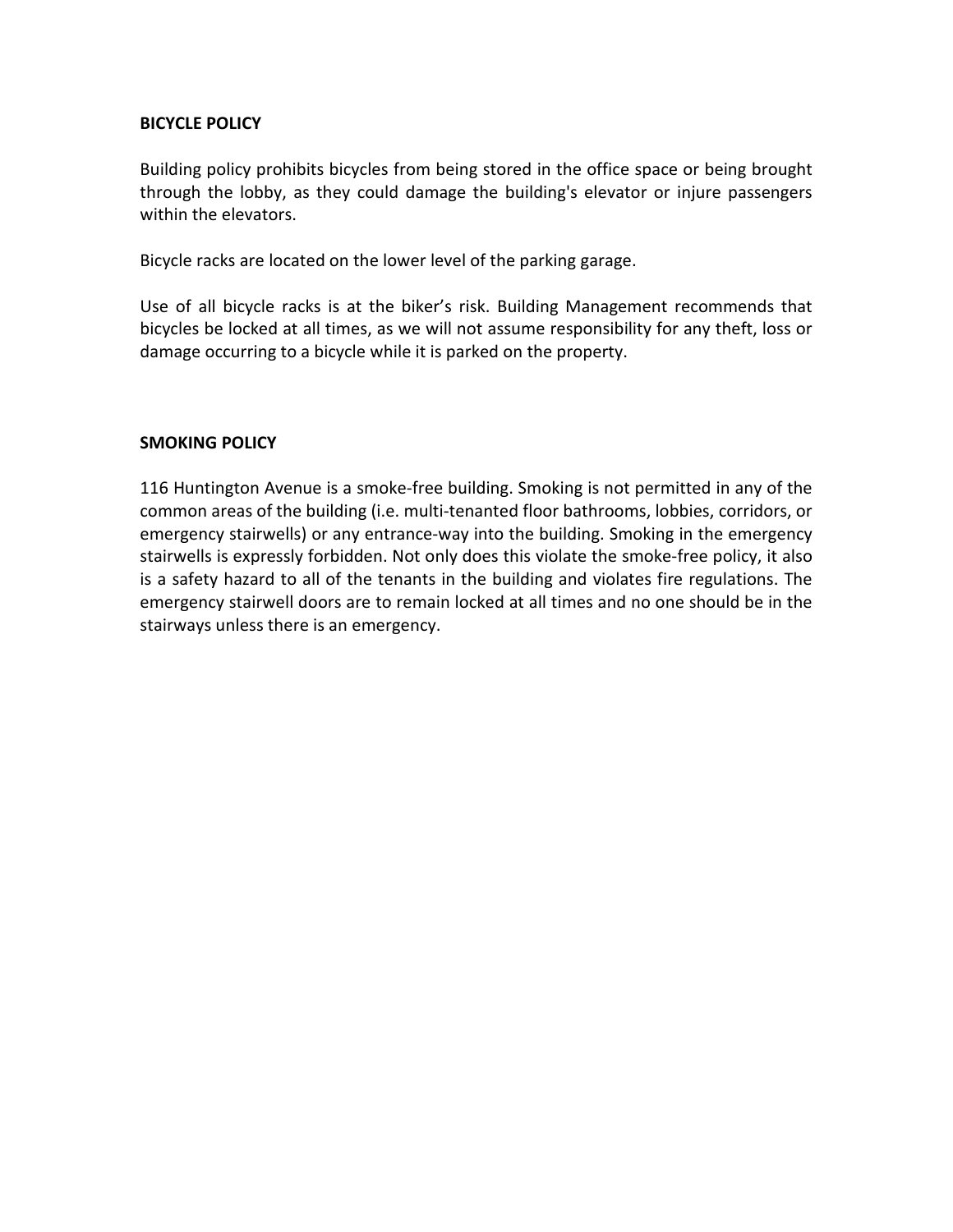# **116 Huntington Avenue Insurance Requirements**

Columbia REIT-116 Huntington, LLC requires that all contractors working at 116 Huntington Avenue, Boston, provide proof of the following insurance coverage by submitting a certificate of insurance prior to beginning any work in the building.

| F.          | <b>Certificate Holder:</b>          |                         |
|-------------|-------------------------------------|-------------------------|
| E.          | <b>Excess Liability</b>             | \$5,000,000             |
| D.          | <b>Auto Liability</b>               | \$1,000,000             |
| $C_{\cdot}$ | <b>Commercial General Liability</b> | \$1,000,000             |
| В.          | <b>Employers' Liability</b>         | \$500,000               |
| Α.          | <b>Workers Compensation</b>         | <b>Statutory Amount</b> |

Columbia REIT-116 Huntington, LLC c/o Columbia Property Trust, Inc. 116 Huntington Avenue Boston, MA 02116

All Policies shall expressly require thirty (30) days prior written notice of any changes in materials or cancellation of any of the coverage shown.

**In addition, the following companies must be listed on the certificate as additional insureds:** Columbia Property Trust Services, LLC, Columbia REIT – 116 Huntington, LLC, and their associated, affiliated, and subsidiary companies, owners, directors, officers, managing agents, and fiduciaries as they exist is an Additional Insured as respects to the General Liability policy, pursuant to and subject to the policy's terms, definitions, conditions and exclusions when required by a written contract. 10 days notice of cancellation for non-payment of premium.

\* For any questions, please contact the Columbia Property Trust Management Office at 781-487-0224.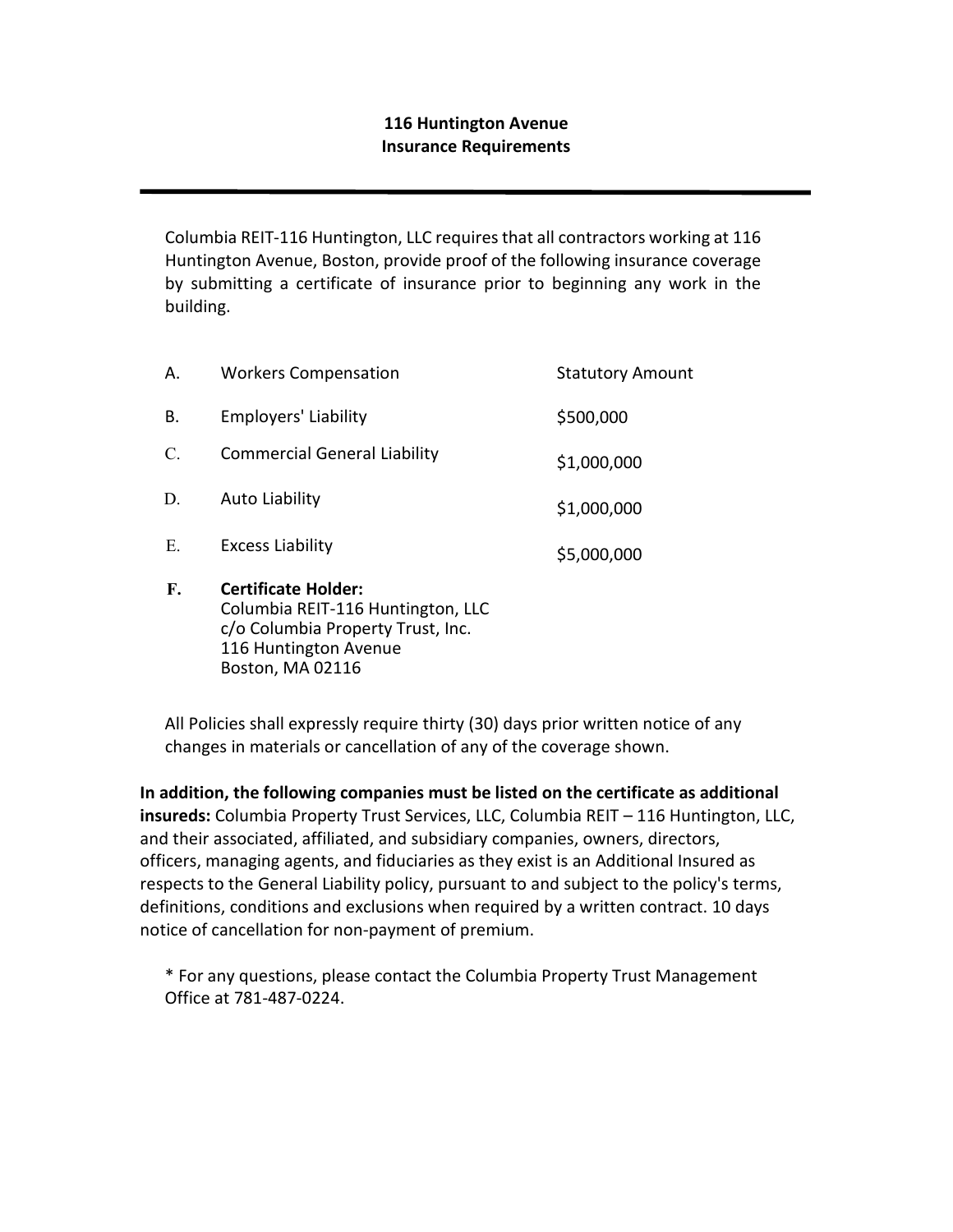#### **RENTAL REMITTANCE**

Rent and tenant charges are due and payable on the first day of each month. As a courtesy, statements detailing rent and maintenance charges are sent at the end of the month preceding the due date. Regardless of when a tenant receives these notices, rent and maintenance charges are due by the first of the month. Late fees will be applicable in accordance with the provisions of the tenant lease.

Please mail checks to: Columbia REIT - 116 Huntington P.O. BOX 28973 NEW YORK, NY 10087-8973

Any questions about this monthly invoice should be directed to the management office at 781-487-0224.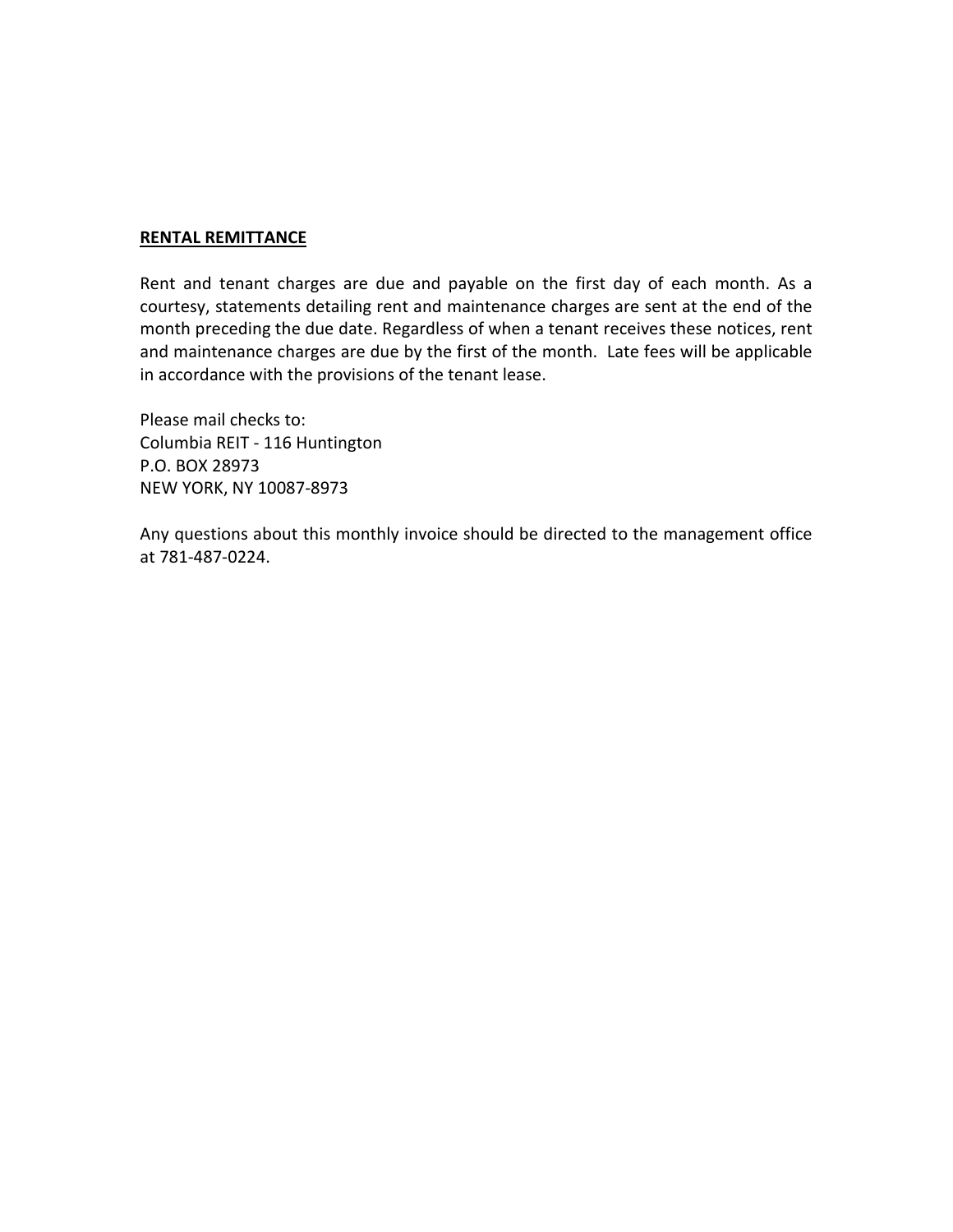Building Services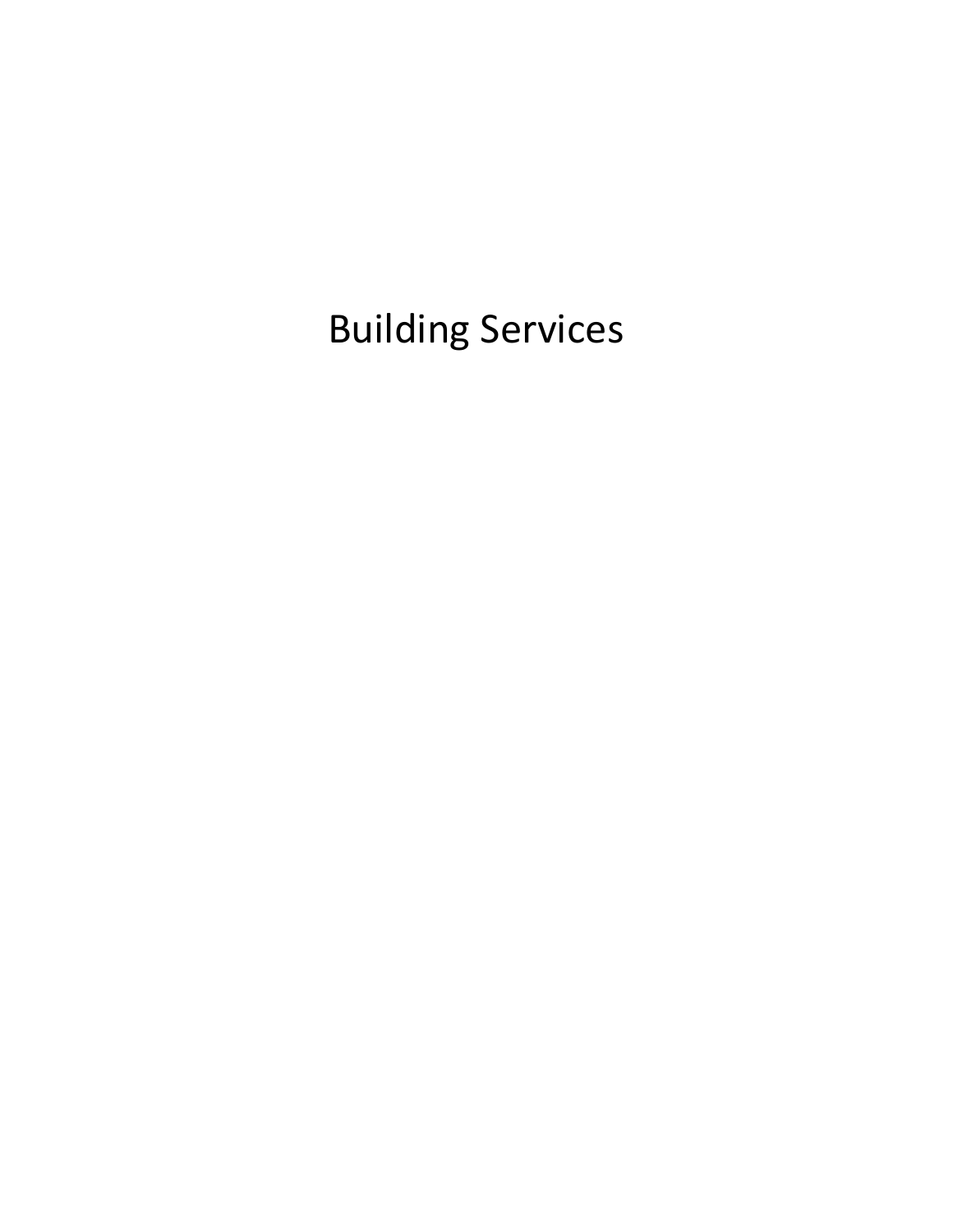#### **MAIL DELIVERY**

Mail is delivered to each tenant's individual mailbox once a day. The mailroom is located in the service corridor on the Lobby level and accessible 24 hours a day, 7 days a week. If your company receives mail under various company names, partnerships or entities, please notify the Management Office in letter form. The Management Office will notify the postal worker on duty in the building.

A mailbox and keys are assigned to each tenant upon lease commencement. There will be a fee for every additional key required.

If you experience any issues or have any questions regarding your mail delivery, please contact the Back Bay USPS Office at 617-587-5262.

#### **SIGNAGE**

The Management Office, prior to placement, must approve all signage in public spaces (main lobby, multi-tenant corridors, restrooms, etc).

#### **BUILDING HOLIDAYS**

For the purpose of building operations, holidays are as follows:

- New Year's Day
- Martin Luther King Day
- President's Day
- Patriot's Day
- Memorial Day
- Independence Day
- Labor Day
- Columbus Day
- Veteran's Day
- Thanksgiving Day
- Christmas Day

Along with increased security, there are no scheduled services on building holidays. If you would like cleaning or HVAC services on a building holiday, or during off building hours, please contact the management office by 3:00 pm on the day preceding your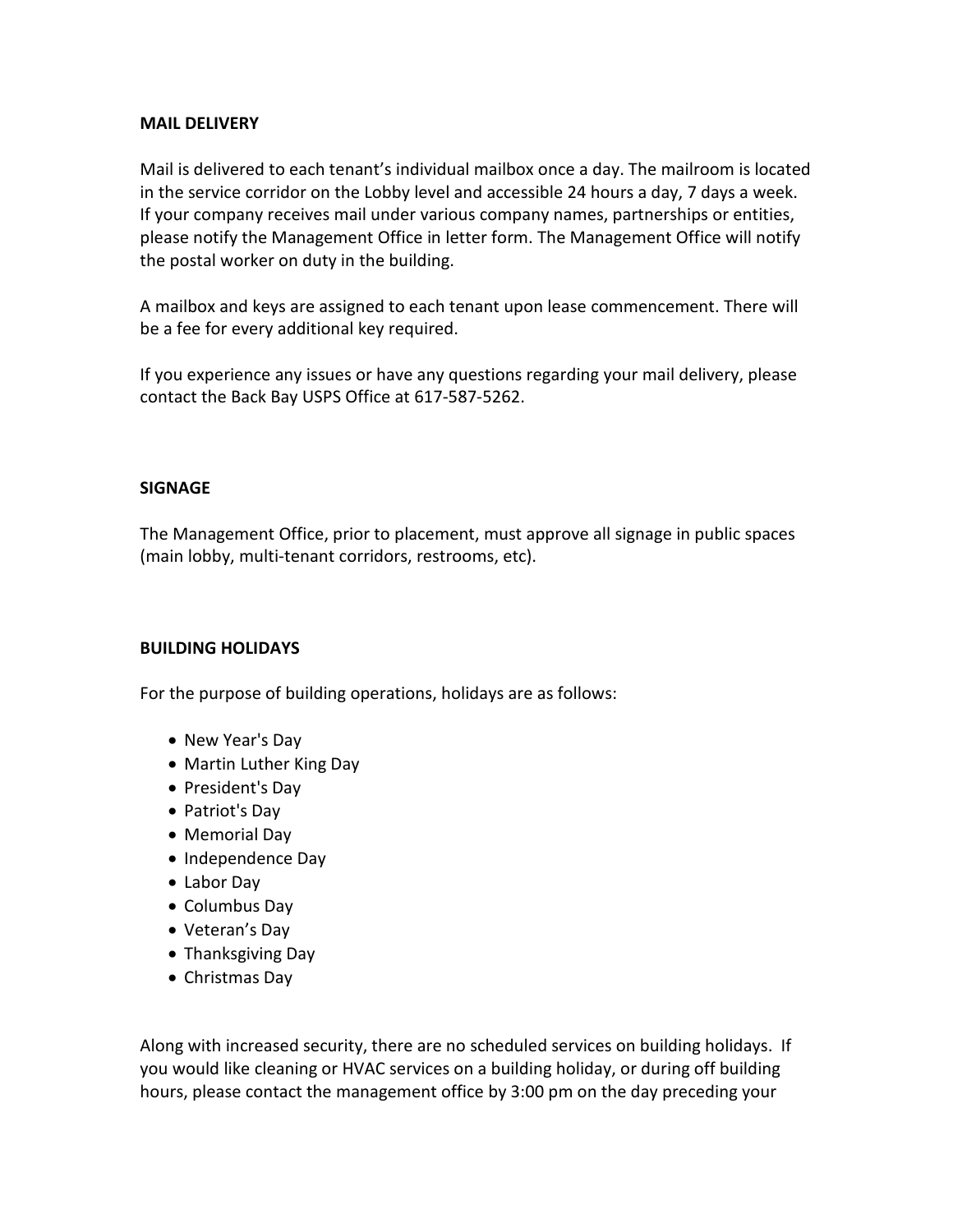request. For requests on Monday, please request services by 3:00 pm on the preceding Friday. All additional services are available for a fee to be billed to the requesting tenant(s) only.

#### **CLEANING SERVICES**

Day porter services are provided during normal business hours, Monday through Friday 8:00AM-6:00PM. Please place work orders by contacting building management at 781- 487-0224.

The cleaning staff at 116 Huntington Avenue is comprised of a night supervisor and a full cleaning staff at night. Nightly janitorial services are provided after normal business hours, Monday – Friday from 5:30 PM–9:00PM. Please contact the Management Office if you require additional cleaning services beyond base building standard specifications (e.g. carpet shampooing, upholstery cleaning, glass partitions, kitchen services, buffing or stripping/waxing vinyl floors, furniture polishing, etc.). The cleaning supervisor can provide pricing for special requests.

If you require additional cleaning services for a scheduled holiday, please notify the Management Office at least 24 hours in advance so the appropriate arrangements may be made. An "Additional HVAC/Cleaning Services" form is provided in Exhibit D of this manual and may be faxed to the Management Office at 781-487-0224.

Moving companies and vendors must remove their boxes and wood pallets from the premises after deliveries. If you have boxes to be disposed of, please flatten and stack them within your office space and clearly mark them "trash". You can make special arrangements for the disposal of large boxes or large quantities of boxes by contacting the Management Office. There is a fee associated with this removal.

# *At no time should boxes, trash or excess materials/equipment of any kind be left in the hallways, lobbies, freight elevator lobbies, or areas that are designated as a fire exit.*

Exterior window washing is done three times a year and interior window washing is done twice a year. A memorandum is sent out to tenants in advanced of the cleaners arriving. All tenants are responsible for removing items from their windowsills before the cleaners perform interior window washing. No action is necessary for exterior window washing.

#### **HEATING, VENTILATION AND AIR CONDITIONING SERVICES (HVAC)**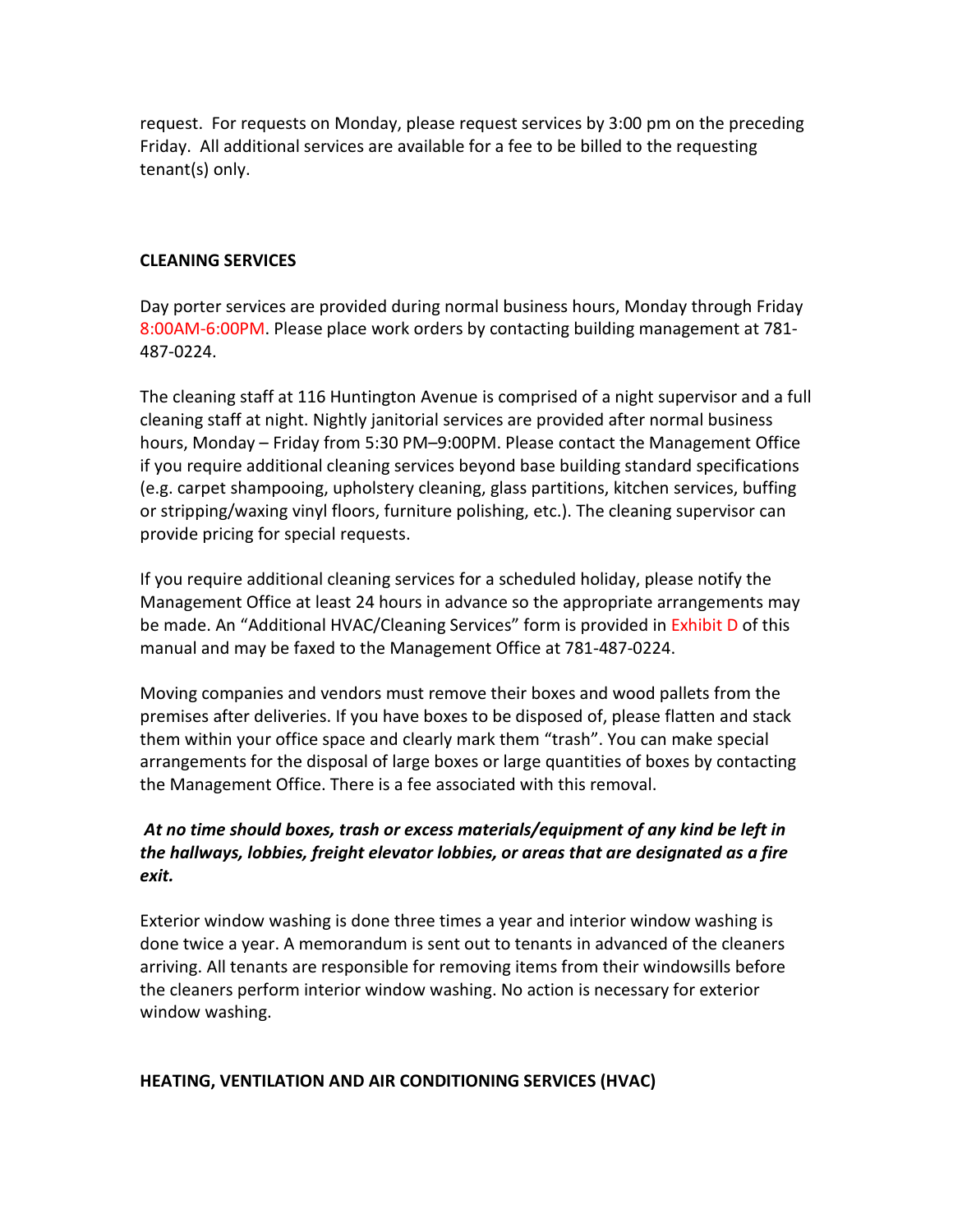The normal operation schedule for the building HVAC system is during the hours of 7:00 AM – 7:00 PM, Monday through Friday, and 8:00 AM – 1:00 PM on Saturday.

There is no HVAC operation provided on Sunday or during holidays. If you require additional HVAC service, please notify the Management Office at least 24 hours in advance so the appropriate arrangements may be made. An "Additional HVAC/Cleaning Services" form is provided in Exhibit D of this manual and can be faxed to the Management Office at 781-487-0224. There is an hourly charge of \$20 for additional HVAC services. This service is billed with the monthly Tenant Service Requests (TSR'S). If the overtime HVAC request is made outside normal business hours, there will be an additional programming fee of \$125.00.

# *(Please note: These charges are subject to change.)*

# **CONSTRUCTION MANAGEMENT**

Typically, we provide these services through negotiated agreement format. This approach has allowed us to work in partnership with our clients rather than a contract transactionoriented vendor. The benefits we provide to our clients include:

- Ability to work on an accelerated schedule
- A non-adversarial relationship between team members
- Open book approach
- Pre-construction pricing and scheduling
- Value engineering
- Local experience with building and zoning code issues

Please see Exhibit A for a more detailed outline of contractor rules and regulations.

# **RECYCLING**

116 Huntington Avenue has a building-wide single stream recycling program. Single-Stream recycling is a recycling process in which recyclable materials are collected all together with no sorting required by individual recyclers. Now, you can recycle paper and cardboard WITH plastics, glass and metals. These items are collected in specially assigned bins located on your floor. Please do not mix recyclable materials with normal trash and other forms of waste. Recycling bins are supplied by the Management Office and may be requested as needed. The containers are emptied twice a week on Tuesdays and Thursdays. The Management Office also provides e-waste recycling through Northeast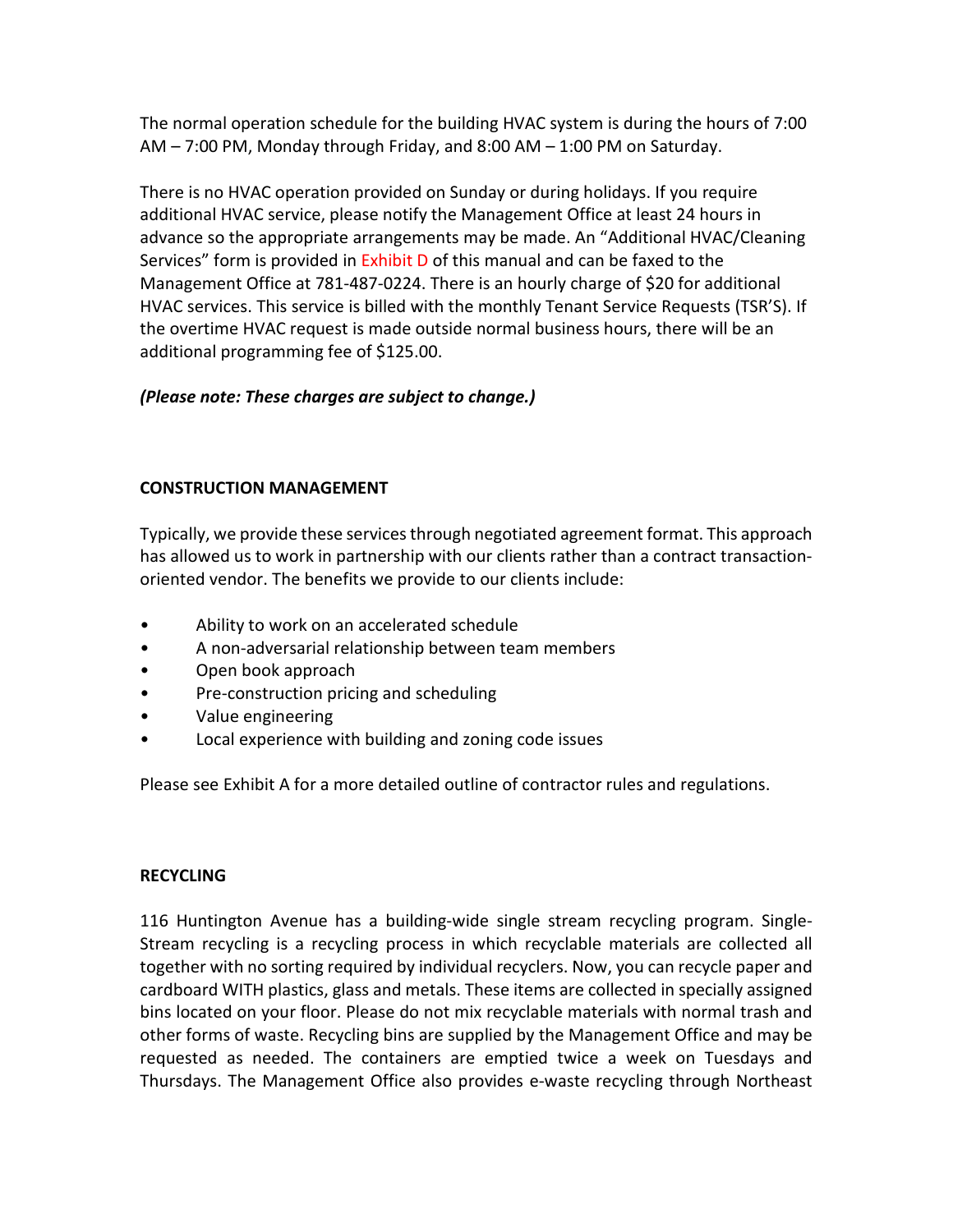Material Handling. Please see Exhibit H, for a list of e-waste and single stream recycling items.

Waste is removed from your space each night, Monday through Friday. Items for disposal which will not fit in a waste receptacle should be clearly marked "TRASH" or "BASURA" for the cleaners to recognize.

For more information on recycling, please contact the Management Office.